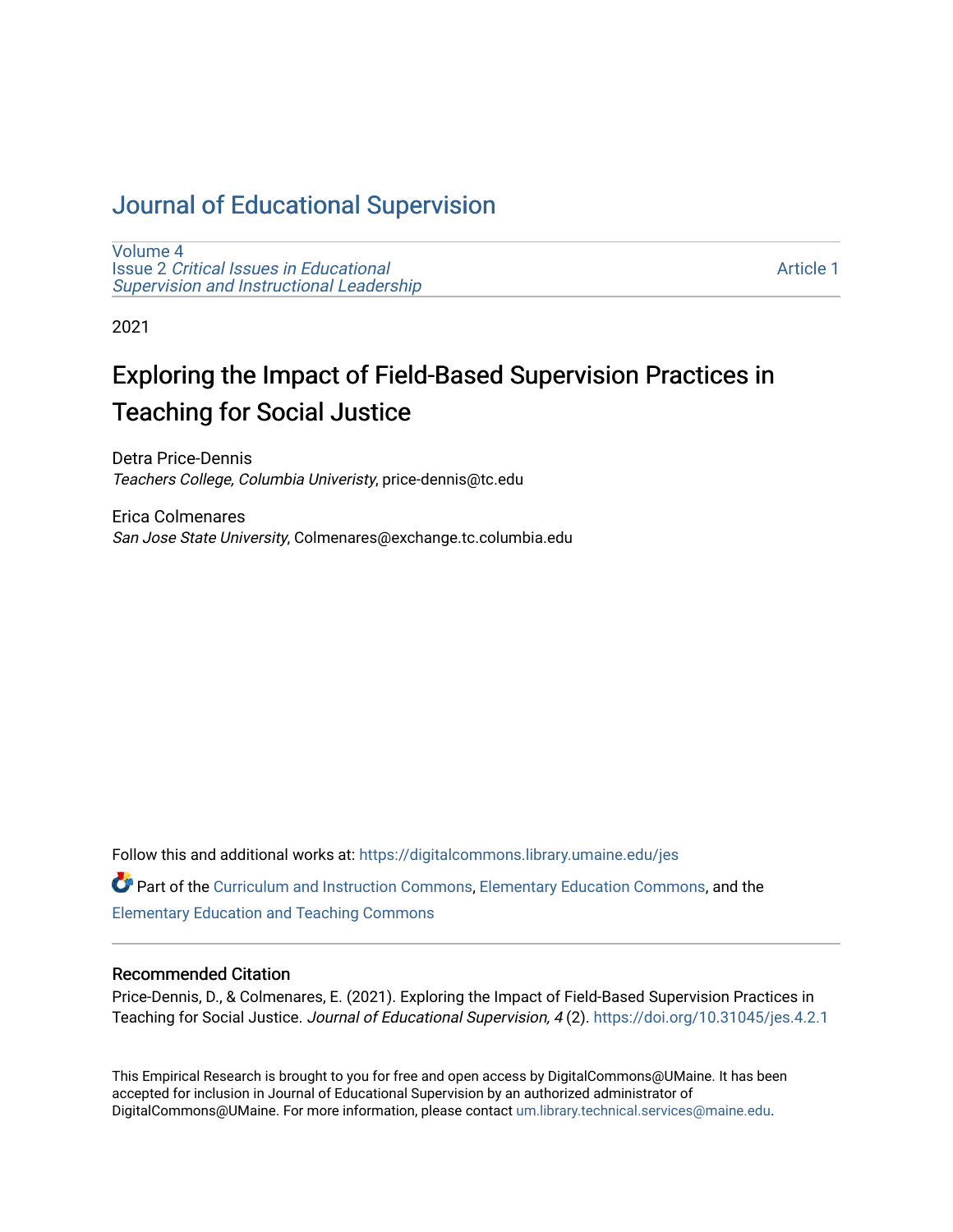# **Exploring the Impact of Field-Based Supervision Practices in Teaching for Social Justice**

Journal of Educational Supervision  $1 - 22$ Volume 4, Issue 2, 2021 DOI: <https://doi.org/10.31045/jes.4.2.1> <https://digitalcommons.library.umaine.edu/jes/>

# **Detra Price-Dennis<sup>1</sup> and Erica Colmenares<sup>2</sup>**

#### **Abstract**

The purpose of this study is to understand how field-based supervisory practices support preservice teachers' conceptualizations of reflective practice, curriculum inquiry, and social justice-oriented pedagogies. Moving away from the more traditional supervisory triad model (e.g., preservice student--cooperating teacher--university supervisor), our qualitative investigation examined five supervisory practices: formal observation, Lesson Study, video debriefs/observations, guided observations, and participation in Intellectual Learning Communities (ILCs). Through a case study of two preservice teachers, this study highlights how these supervisory practices helped support preservice teachers' notions of reflective practice and curriculum inquiry but did not deepen their notions of social justice and inclusivity.

#### **Keywords**

social justice; supervisory practices; elementary education

**Corresponding Author:** Detra Price-Dennis (Teachers College, Columbia University, 308A Zankel, New York, NY, USA) email: dmp2192@tc.columbia.edu

<sup>&</sup>lt;sup>1</sup> Columbia University

<sup>2</sup> San José State University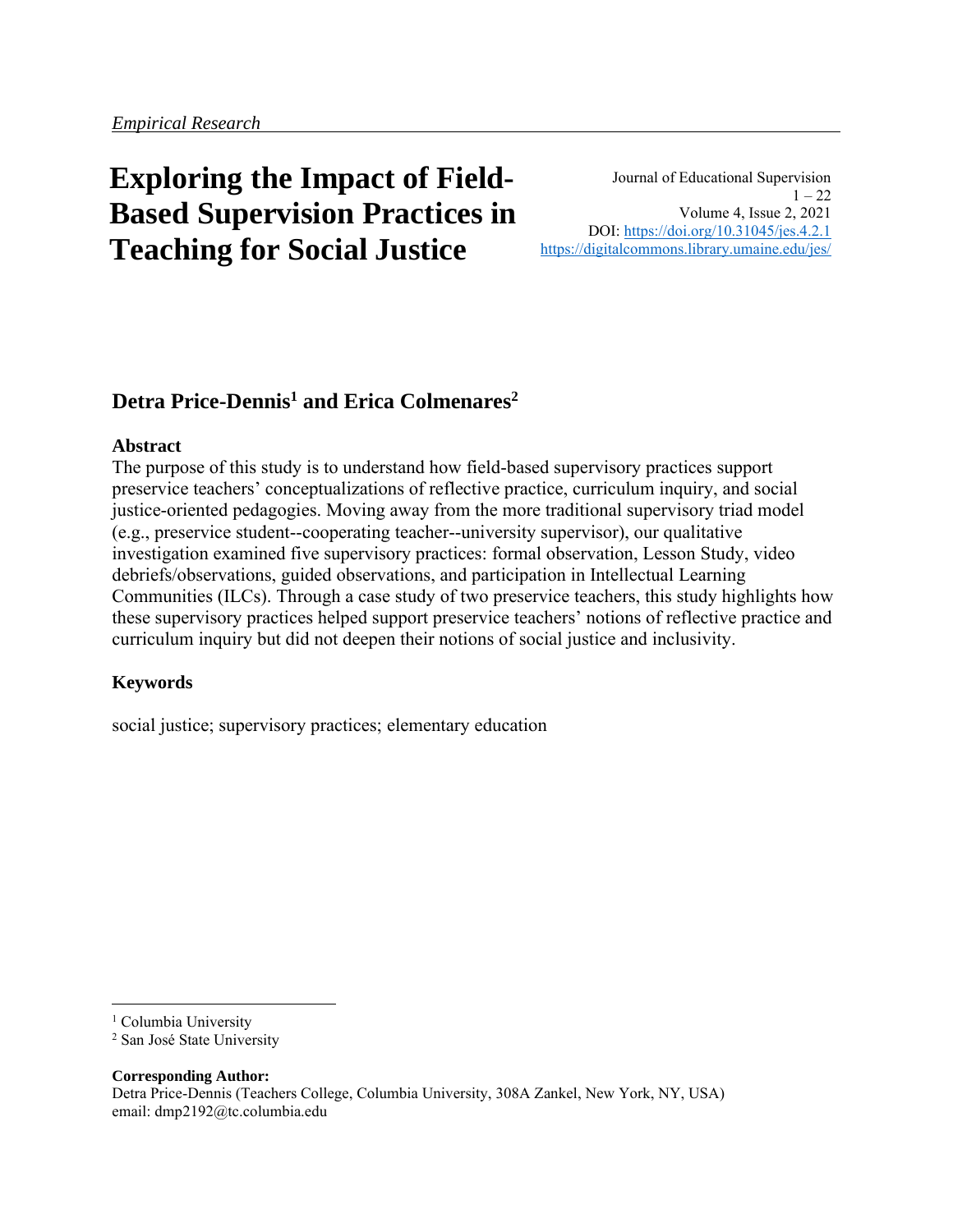## **Introduction**

Amid current debates regarding teacher preparation and student teaching clinical experiences (Forzani, 2014; Grossman & McDonald, 2008; McDonald et al., 2013), there is a renewed focus on the value that field-based experiences can and should provide in the professional preparation of teachers (Davies et al., 2015; NCATE, 2010; Zeichner, 2010). A growing number of teacher educators are turning to field-based approaches to teacher preparation and student teacher preparation, asserting the importance of systematic opportunities to examine and enact practice as a means to provide more meaningful preservice teacher preparation (Ball & Forzani, 2009). Scholars and teacher educators with critical perspectives, however, have questioned the reductive tendencies of these approaches to teacher preparation, student teaching supervision, and their capacity to build PSTs' (preservice student teachers') equity-oriented knowledge, critical inquiry skills, social justice capacities, and critical pedagogy (Grossman et al., 2009; Zeichner, 2012).

Across our experiences in teacher education, we find many preservice teachers who see critical pedagogy as an elusive construct that is found in the pages of their course readings but not in actual classrooms. In our work, critical pedagogy functions as an evolving theory that informs practice as a reflection of our sociopolitical context. We draw on critical pedagogy in our research and teaching to disrupt asymmetrical power relations and position ourselves and students as agents of change. We ground our courses in critical approaches to teaching and learning to support our students in understanding that teaching-learning processes involving race, equity, and social change are sociocultural, socio-historical, and sociopolitical acts. This triad creates a relationship between pedagogical processes and the cultural, historical, institutional, and political factors that shape them. We want our students to be aware of these constructs as they plan, teach, and work with families in schools.

When surveying the literature on PSTs' critical and social justice pedagogical knowledge, we found gaps in how student teachers conceptualize critical and social justice pedagogies, enact those conceptualizations in the field, and reflect on how those interactions inform their practice. In this study we wanted to better understand how supervision practices grounded in a critical orientation could provide a glimpse into the daily practices, planning, and questioning attributed to critical pedagogy that our participants experienced within their teacher education program. We were curious about the degree to which our participants could translate tenets of critical pedagogy into real time.

Although there is a growing body of literature on the ways that teacher education programs are aligning their equity-based program commitments and experiences with their field placement curriculum (Hoffman et al., 2015; Hollins, 2015; Jacobs et al., 2017), more research is needed to understand the unique ways that teacher education programs are implementing field supervision practices in student teaching models. As such, the purpose of this study is to understand the potential for five supervision practices—specifically formal observations, Lesson Study (Fernandez, 2002; Fernandez & Yoshida, 2012), guided observations, video debriefs/observations, and Intellectual Learning Communities—and how these practices shape preservice teachers' (hereafter PSTs') developing notions of reflective practice, curriculum inquiry, and social justice.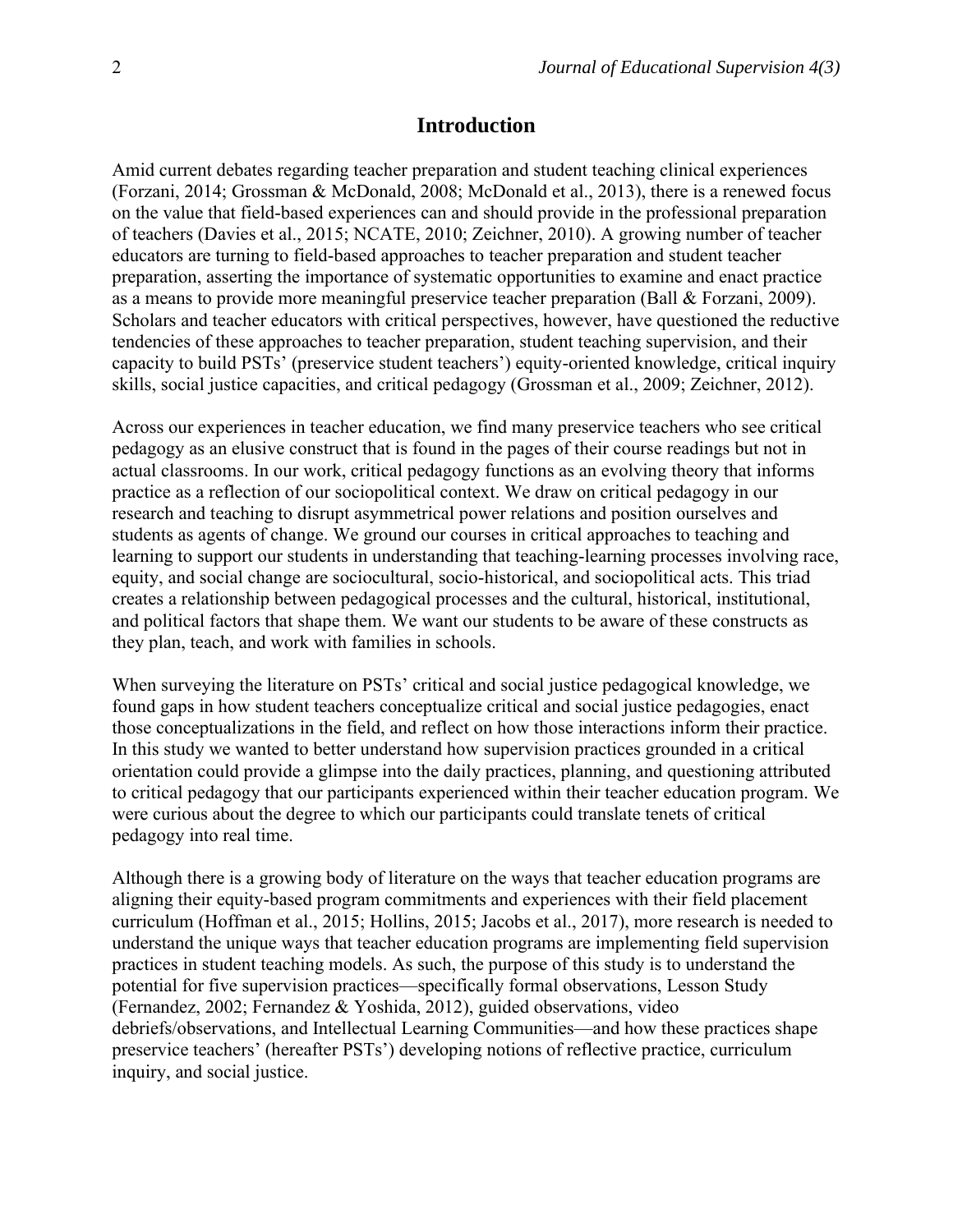# **Conceptual Framework**

In the wake of restrictive and scripted environments that exacerbate educational inequities while claiming to support leaving no child behind, it is imperative to prepare preservice teachers to understand how these conflicting discourses impact the work they are asked to do in their field placement sites. We are drawing on two bodies of literature to gain a better understanding of how this work has evolved in teacher education as well as to identify areas in our program that need attention. These two areas include: 1) Supervision Practices, and 2) Critical Pedagogy. While we acknowledge that there are other bodies of work from which to draw upon, due to the nature of our study's questions and the conceptual framework of our own teacher education program, the focus of our study is better situated within these two intersections.

The guiding conceptual framework of our own teacher education program is to prepare professional, caring, and social justice-minded educators. This framework is based on three shared philosophical stances that not only undergird our specific program, but also infuse what we do as teacher educators and what we want our PSTs to take away. They include a curricular inquiry, reflective practitioner, and a social justice stance:

- 1. **Curricular inquiry stance:** Negotiating the multiple perspectives on culture, content, and context, we want our PSTs to become curriculum makers who meet the needs of their diverse learners by designing effective curricula in which all learners have access to core content.
- 2. **Reflective practitioner stance**: Through our inquiry-based and practice-oriented community, we want our PSTs to continuously ask questions about their practice and embrace a stance of reflection and inquiry toward the interrelated roles of learner, teacher, and leader in P-12 schools.
- 3. **Social justice stance:** We want our PSTs to be advocates who recognize and work against societal inequities as they manifest in schools. We want our PSTs to work across differences in and beyond their school communities, to demonstrate a commitment to social justice, and to serve the world while also reimagining its possibilities.

Together, these dimensions make up the conceptual framework of our program and the educational space that we continuously hoped to create. They are also the stances that we hoped our five supervision practices would bolster.

#### **Supervision Practices**

After reviewing the literature and considering how it intersected with the social justice principles that shape the conceptual framework our program (e.g., Lipman, 2004; North, 2008), we selected the following 5 supervision practices for this inquiry: formal observations, Lesson Study (Fernandez, 2002; Fernandez & Yoshida, 2012), guided observations, video debriefs, and Intellectual Learning Communities, modeled after Professional Learning Communities (DuFour, 2007). In this study we define supervision practices broadly. Each of the practices is multifaceted and frequently incorporates multiple components such as co-planning, peer critique, revision, and reflection. While the supervision practices, and how they were used in our teacher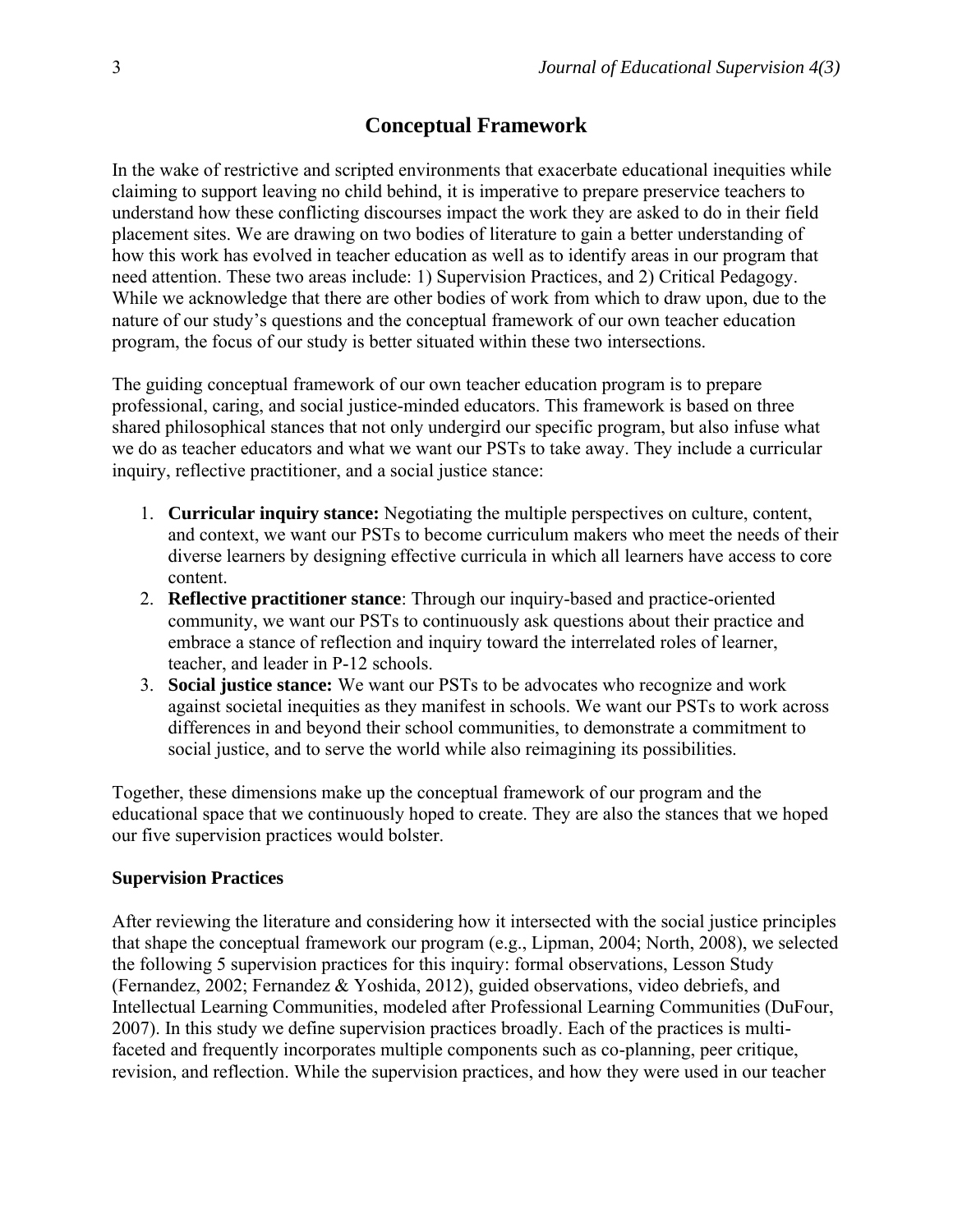education program are described in greater detail in Table 1 (see next page), we offer a brief synopsis below.

- 1. **Intellectual Learning Communities (ILCs)**: Drawing from DuFour's (2007) work on Professional Learning Communities, PSTs met weekly at their school site (45-60 minutes) to process their experiences and engage in "casual intellectual conversations" (Program Documents) related to course content or site-specific topics. Topics were up to the PSTs and supervisors to decide, but ranged from discussing instructional strategies, behavior supports, problems of practice, what they were learning in the field and/or coursework, lesson planning, edTPA work, and examining student work, among others.
- 2. **Video Debriefs/Observations**: PSTs filmed instructional moments (10-20 minutes) at two points throughout each semester. For the first video debrief/observation, the supervisor and PSTs would view and analyze the video together during a face-to-face debrief session. For the second video debrief/observation, PSTs would digitally annotate the video and receive feedback on their annotation from their supervisor.
- 3. **Lesson Study**: PSTs at a school site would gather to plan a lesson. With the supervisor present, one PST teaches the lesson while the other PSTs observe. The supervisor then leads a meeting to debrief the lesson, and—drawing from observational data and student work—the lesson is redesigned with the aim of improving student learning. The new lesson is then taught in another classroom by another PST. This lesson is also debriefed in a discussion facilitated by the supervisor.
- 4. **Guided Observations**: Usually conducted near the beginning of each semester, supervisor and PSTs choose an area of focus (e.g., classroom management routines, questioning techniques, teacher language, differentiation strategies, etc.) and then observe a cooperating teacher's lesson with the chosen focal point in mind. Supervisor and PST debrief following the observation and discuss what was observed and learned.
- 5. **Formal Observations**: Perhaps the most common and familiar of the supervision practices, formal observations involved a supervisor observing a PST teach a formal lesson in a classroom context. After the lesson, the supervisor and PST meet to debrief the lesson. Following the debrief, PSTs submit a page-long reflection on the lesson itself and then debrief with their supervisor.

# **Critical Pedagogy**

Critical pedagogy is an evolving theory and practice that is a reflection of and a response to the current political landscape. The judgments that critical pedagogues make are guided by questions that examine the relationship among power, language, and identity. As such, teacher educators who draw on critical pedagogy to inform their work with PSTs are guided by the premise that knowledge is socially constructed, contextual, and dependent on interpretation (Giroux, 1997; hooks, 1994). Critical pedagogy can also operate as a vehicle for change by providing a link between critical theory and classroom practices as educators seek to transform their classrooms into spaces where students can engage in conversations around issues of race, equity, and social change.

We draw on critical pedagogy to make visible the ways our participants engaged in teaching and learning processes from a sociocultural, socio-historical, and sociopolitical stance. Specifically,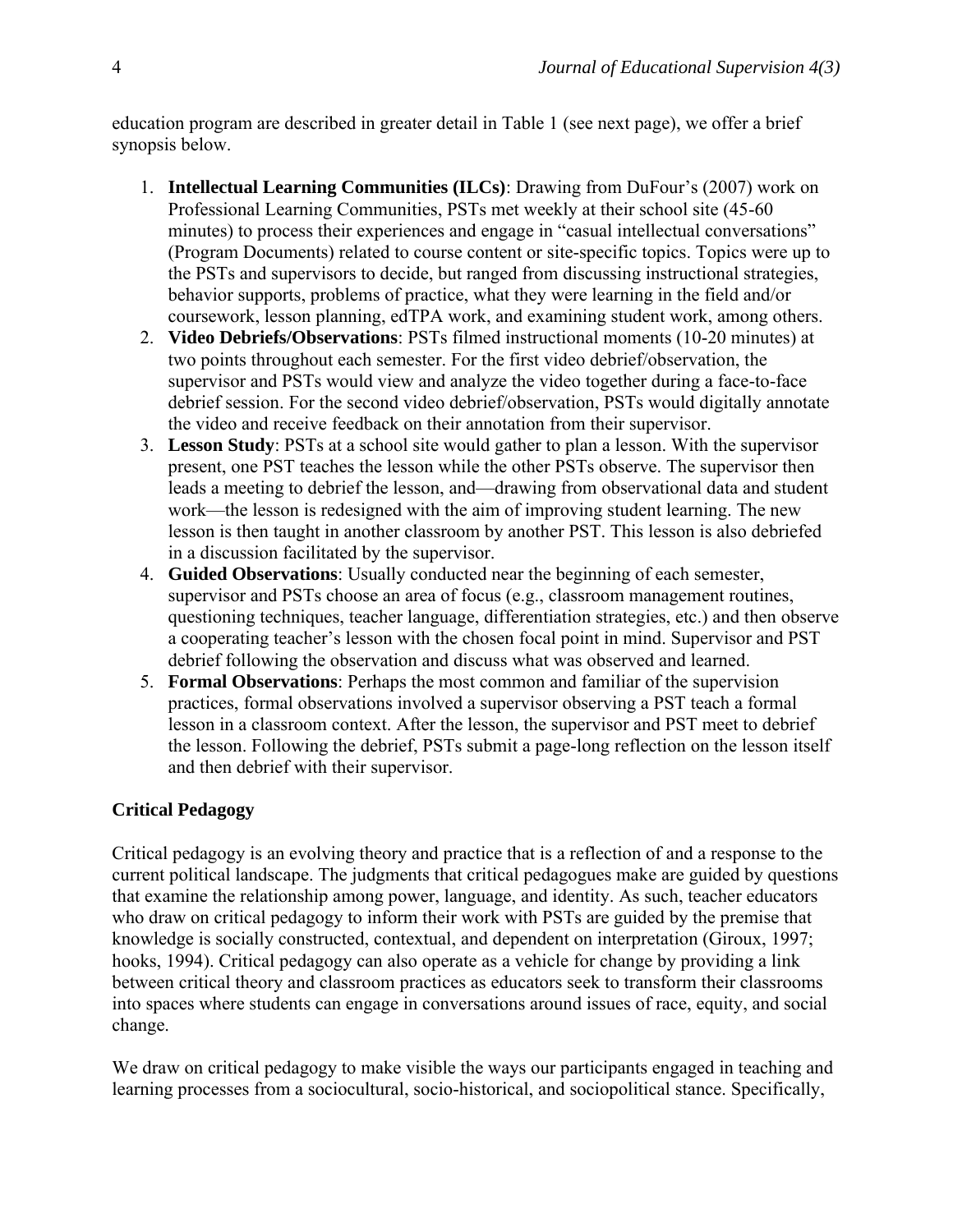# Table 1. Supervision Practices

| Supervision<br>Practices                                        | Description                                                                                                                                                                                                                                                                                                                                                                                                                                                                                                                                                                                                                                            |  |  |
|-----------------------------------------------------------------|--------------------------------------------------------------------------------------------------------------------------------------------------------------------------------------------------------------------------------------------------------------------------------------------------------------------------------------------------------------------------------------------------------------------------------------------------------------------------------------------------------------------------------------------------------------------------------------------------------------------------------------------------------|--|--|
| School-Based<br><b>Intellectual Learning</b><br>Community (ILC) | PSTs meet weekly as a professional learning community to process<br>experiences and support the pedagogical practices of the members<br>of the ILC.                                                                                                                                                                                                                                                                                                                                                                                                                                                                                                    |  |  |
| Video Debriefing/<br>Observations                               | Fall<br>PST films an instructional moment<br>PST and supervisor watch the video together with a specific focus<br>$\bullet$<br>PST films a second instructional moment and digitally annotates<br>video at 3 substantial moments in video<br>Supervisor provides feedback on the digital annotation                                                                                                                                                                                                                                                                                                                                                    |  |  |
|                                                                 | Spring<br>PST films an instructional moment<br>PST and supervisor watch the video together with a specific focus<br>$\bullet$<br>PST uses session outcomes to inform "bridging" video debrief<br>٠<br>reflection in which they select one fall clip and one spring clip that<br>are in conversation with each other<br>PST writes a 2-page reflection that addresses the following<br>٠<br>questions:<br>What do these two clips reveal about your growth as a<br>$\circ$<br>teacher?<br>What do they reveal about some of the challenges you are<br>$\circ$<br>still grappling with?<br>What are your next steps as a student of teaching?<br>$\circ$ |  |  |
| <b>Lesson Study</b>                                             | A group of PSTs design a lesson and determine a focus for<br>observation of the lesson<br>One of the PSTs teaches the lesson while members of the planning<br>group and supervisor observe<br>The supervisor facilitates a group debrief and lesson redesign<br>All PSTs teach the new lesson with supervision<br>During post-observation debrief, supervisor provides observation<br>notes and oral feedback to PST<br>PST submits reflection on observation/debrief to supervisor<br>electronically<br>Supervisor provides PST written commentary on the post-<br>observation reflection                                                             |  |  |
| <b>Guided Observation</b>                                       | PST and supervisor observe a lesson taught by the cooperating<br>teacher with a particular observation lens<br>PST and supervisor debrief<br>PST submits electronic reflection on observation/debrief to<br>supervisor<br>Minimum of 1 per semester at supervisor's discretion                                                                                                                                                                                                                                                                                                                                                                         |  |  |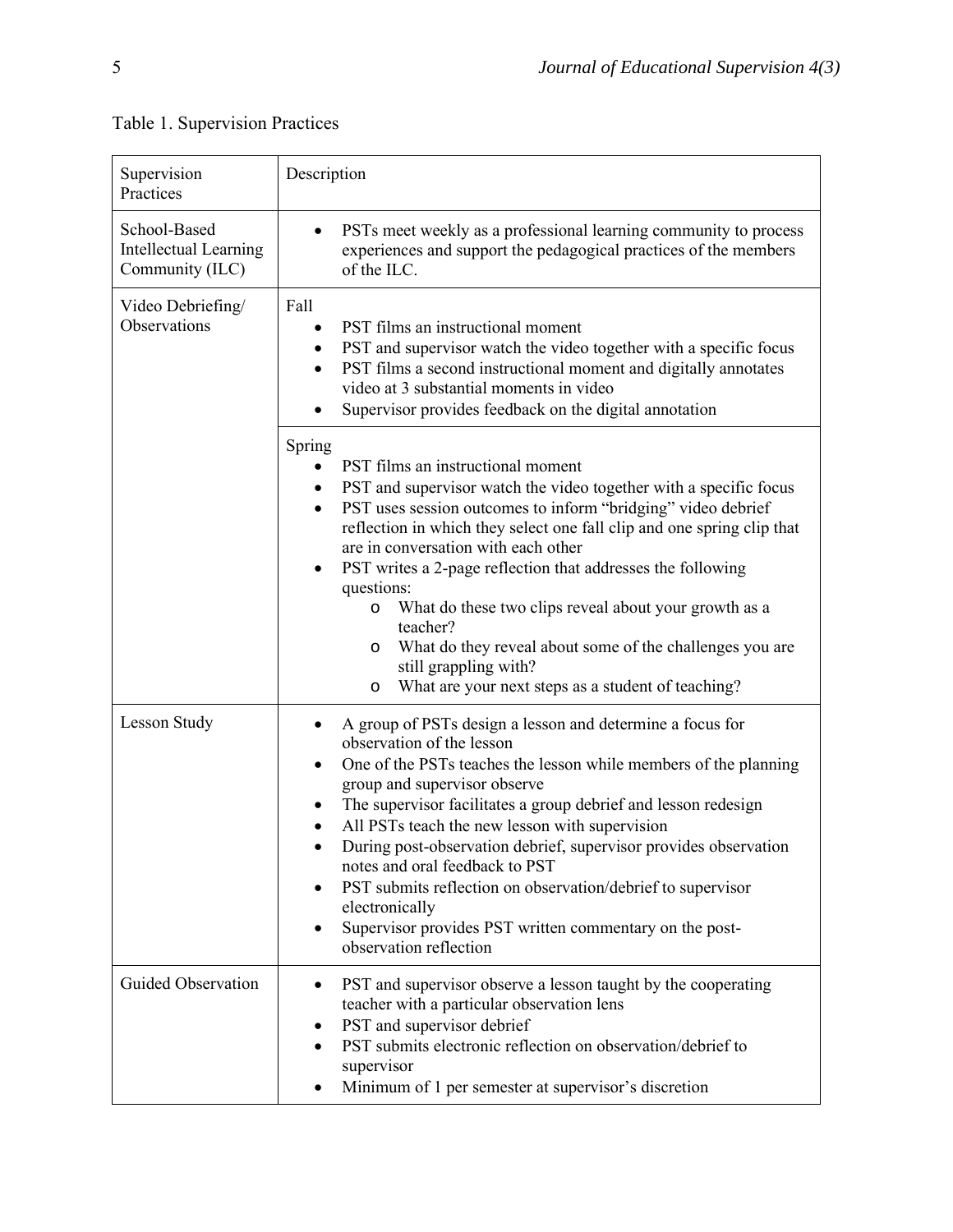| Formal Observation | • PST provide a lesson plan prior to observation<br>Supervisor provides lesson plan feedback<br>$\bullet$<br>PST enacts the (possibly revised) lesson with supervisor observation<br>$\bullet$<br>During post-observation debrief, supervisor provides observation<br>$\bullet$<br>notes and oral feedback to PST<br>• PST submits reflection on observation/debrief to supervisor<br>electronically |
|--------------------|------------------------------------------------------------------------------------------------------------------------------------------------------------------------------------------------------------------------------------------------------------------------------------------------------------------------------------------------------------------------------------------------------|
|                    | Supervisor provides PST written commentary on the post-<br>$\bullet$<br>observation reflection.                                                                                                                                                                                                                                                                                                      |

Table 1. Supervision Practices (cont.)

we wanted to understand the relationship among the supervision practices in the teacher education program, the pedagogical processes PSTs relied on in the field, and the cultural, historical, institutional, and political factors that shape each area. A critical framework provided a set of tools that allowed us to trace how decisions made by participants in this study were related to issues around marginalization that were: 1) rooted in systemic structures and did not function as isolated events; 2) connected to a set of principles informed by critical pedagogy and advocacy; and 3) revelatory for how teacher education programs can expand pedagogical and supervision tools to address gaps in practice.

In addition, we believe PSTs need experiences in their teacher education program to help them understand how socially constructed identity markers, equity, and power shape the ways teaching and learning are enacted in various spaces that extend or constrain access to quality education for all students. The participants' teacher education program frequently engaged them in candid discussions about inclusivity, pedagogy, race, equity, and social change based on course readings and asked the participants to craft a teaching philosophy that accounted for these discussions and was reflected in the lived experiences of the students in their classrooms. We were curious as to what degree a social justice-oriented teacher education program, and its accompanying supervision practices, could provide participants with the resources and tools (both conceptual and practical) needed to reflect on their role as advocate and educator, and to consistently challenge themselves to make teaching and learning an inclusive political act.

# **Research Questions**

To understand how particular supervision practices informed PSTs' conceptualizations of reflective practice, curriculum inquiry, and social justice-oriented pedagogies, our qualitative case study was guided by the following questions:

- 1. In what ways are PSTs making meaning of curricular inquiry?
- 2. In what ways are PSTs making meaning of reflective practice?
- 3. In what ways do PSTs understand social justice pedagogy?

Focusing on how to prepare PSTs to learn to use knowledge in action (Ball & Forzani, 2009; Grossman, 2011; Grossman et al., 2009; Lampert, 2010), the use of these various supervision practices allowed us to acknowledge the complexity of how developing teachers come to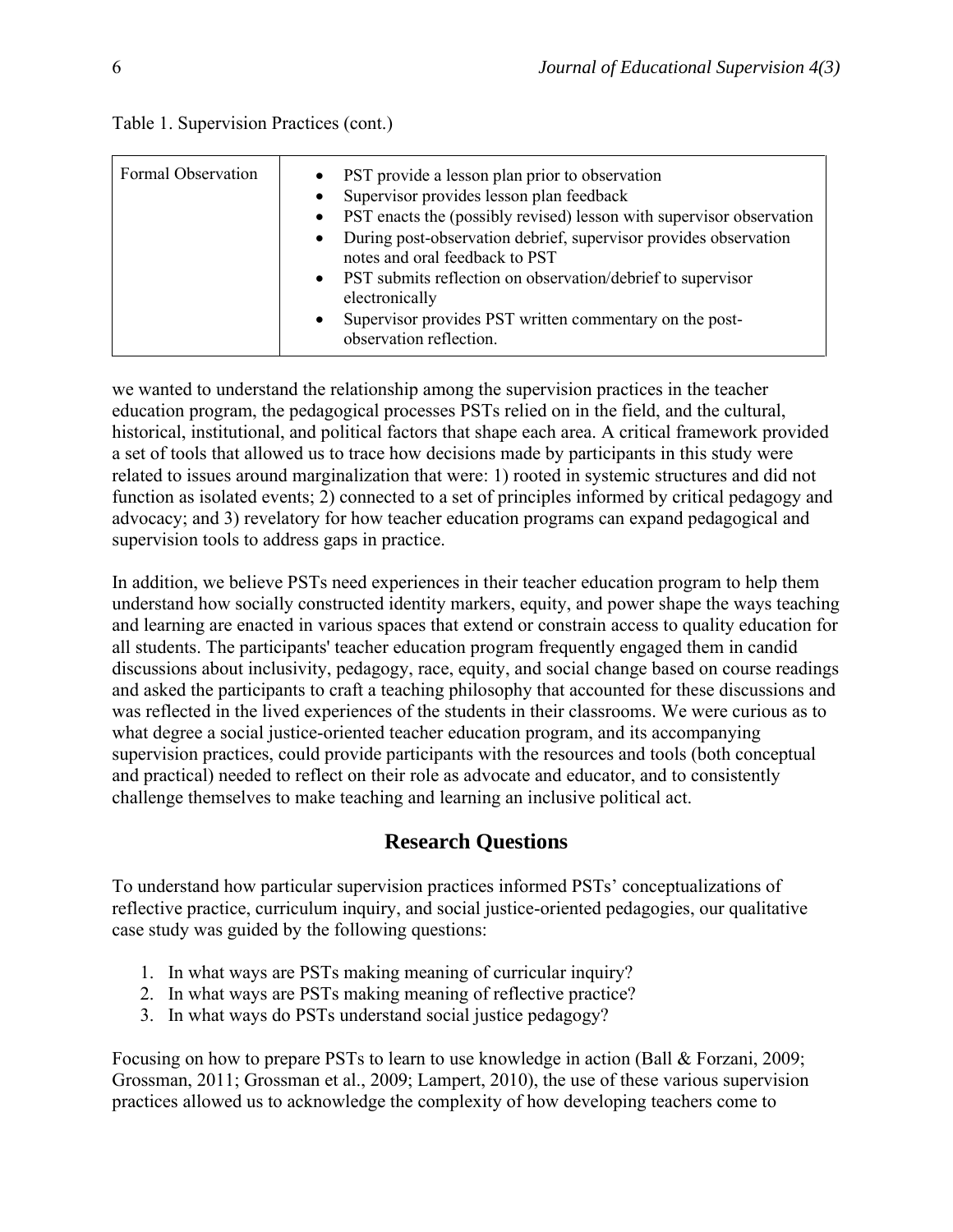understand their pedagogical choices and enact specific practices (Lampert, 2010). As previously mentioned, because these practices were also articulations of our own program's conceptual framework, it was equally important that these practices help PSTs understand notions of reflective practice and curriculum inquiry as essential components of social justice pedagogy.

In what follows, we outline the methodology for the study and share findings from two individual cases as well as from the cross-case analysis. We conclude with recommendations for field-based supervision in teacher education programs with commitments to social justice.

### **Methodology**

This qualitative study was guided by a case study design. We chose a case study approach because such a design allows for an in-depth investigation of a phenomenon within a particular context (Stake, 2008; Yin, 2003). The phenomenon under study included our five supervision practices (e.g., formal observations, Lesson Study, guided observations, video debriefs/observations, and Intellectual Learning Communities) within a social justice-oriented teacher education program. The unit of analysis involved PSTs' developing notions of reflective practice, curriculum inquiry, and social justice.

#### **Program Context**

The teacher education program selected for this study is located in one of the largest urban districts in the United States. The cohort-based program is designed primarily for those who have no (or minimal) formal preparation in education and are beginning their study of teaching. The program can be completed in one academic year and includes methods courses in literacy, mathematics, social studies, science, the arts, a general year-long curriculum and instruction course, and two semesters of student teaching in an urban, public school classroom. Completion of the program leads to an M.A. degree and state certification in grades 1-6. Each year, around 20-35 students, most of whom self-identify as white and female, enter each cohort. As mentioned at the outset of this paper, curricular inquiry, becoming a reflective practitioner, and adopting a social justice stance are key touchstones of the program and were infused throughout the readings and assignments of the year-long curriculum and instruction course. Course readings included Kliewer's (1998), *Schooling children with Down Syndrome: Toward an understanding of possibility*; Greene's (2014) *Lost at School*, Pollock's (2008) *Everyday Antiracism*, Wiggins and McTighe's (2005), *Understanding by design*, Delpit's (2008) *The skin that we speak: Thoughts on language and culture in the classroom,* and Letts & Sears' (1999) *Queering elementary education,* among others. Some of the larger culminating assignments included a "Descriptive Review of a Child" where students engaged in a comprehensive asset-based inquiry of a child in their classroom and the creation of a six-week inclusive and socially relevant curriculum framework that used Wiggins and McTighe's (2005) "Understanding by Design", or backwards design.

#### **Research Context**

The faculty of our teacher education program received a grant to pilot a student teaching 'residency'. Drawing on research regarding student teaching supervision practices (Zeichner,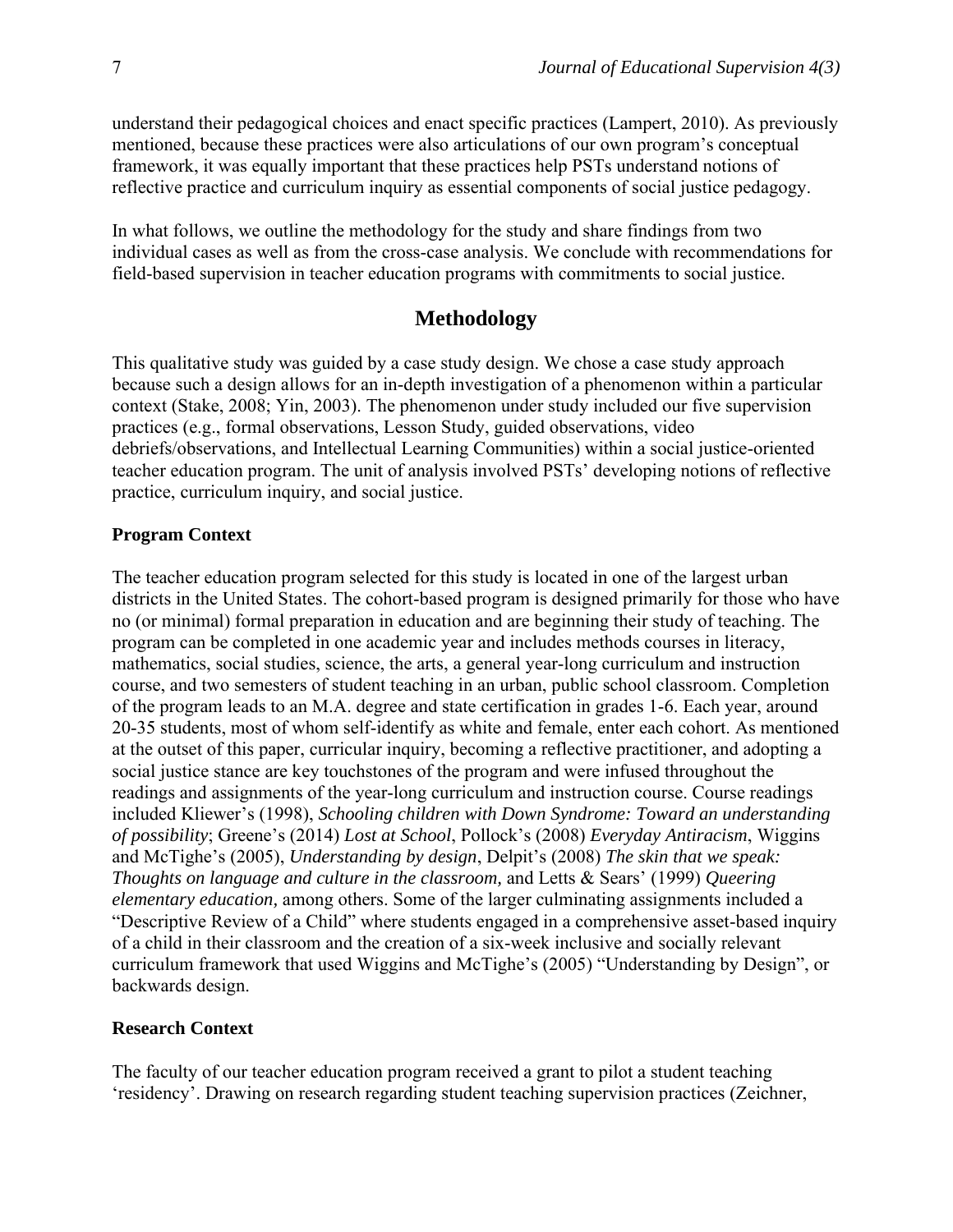2010), faculty designed the Residency Program to address longstanding concerns about the PSTsupervisor-mentor teacher triad model used in the field experience component of the program. The new design included a more collaborative focus on practice and varied supervision approaches—referred to as supervision practices (see Table 1)—within a school-university partnership. In doing so, the Residency Pilot provided an opportunity to expand preexisting approaches (e.g., formal observations) to PSTs' learning and a testing ground for new approaches that could be applied in other student teaching placement sites. At the conclusion of the academic year, a small team met to design this qualitative case study in order to better understand how the newly adopted supervision practices were supporting PSTs' conceptualizations of curriculum inquiry and reflection in service of social justice education.

#### **Participants**

The participants in our qualitative case study were 5 PSTs of the same cohort who were placed in 5 different elementary schools in a large urban city. The first author was a professor in the elementary education program and the second author was a course instructor for the year-long curriculum and instruction course as well as a field supervisor in the program. All 5 participants were supervised by the second author at some point in the study. To gain consent, the authors gave a 5-minute presentation to all of the PSTs enrolled in the program and followed up via email to solicit participants. Five PSTs expressed interest in the study. For the purpose of this article, we chose to highlight only two out of the 5 participants because we felt that their cases were the most robust in highlighting the affordances and shortcomings of the supervision practices in action.

Data was collected over the course of two semesters, across the year-long curriculum and instruction course and fieldwork (i.e., student teaching). Members of the research team worked on-site with PSTs and were responsible for collecting the data. Qualitative research methods (e.g., Charmaz & Bryant, 2008) were used to collect the following data sources for each participant: field notes, course assignments<sup>3</sup>, lesson plans, audio-taped 30-minute interviews of each PST, observation reflections, anecdotal records, and PST reflections on each of the supervision practices.

#### **Analysis**

Our analytical process employed inductive and deductive methods to conduct individual and cross-case analysis (Miles et al., 2014; Stake, 2008; Yin, 2003). Following the processes outlined by Saldaña (2012), we began by coding independently of one another, noting common themes in the data around constructs of reflection, curriculum inquiry, and social justice-oriented pedagogies/stances. Additionally, we drafted a list of working definitions and examples of each code during the first level of open coding (see Table 2).

<sup>3</sup> Course assignments included a teacher autobiography from each PST, individual lesson plans, and a six-week inclusive and socially relevant curriculum framework that used Wiggins and McTighe's (2005) "Understanding by Design", or backwards design.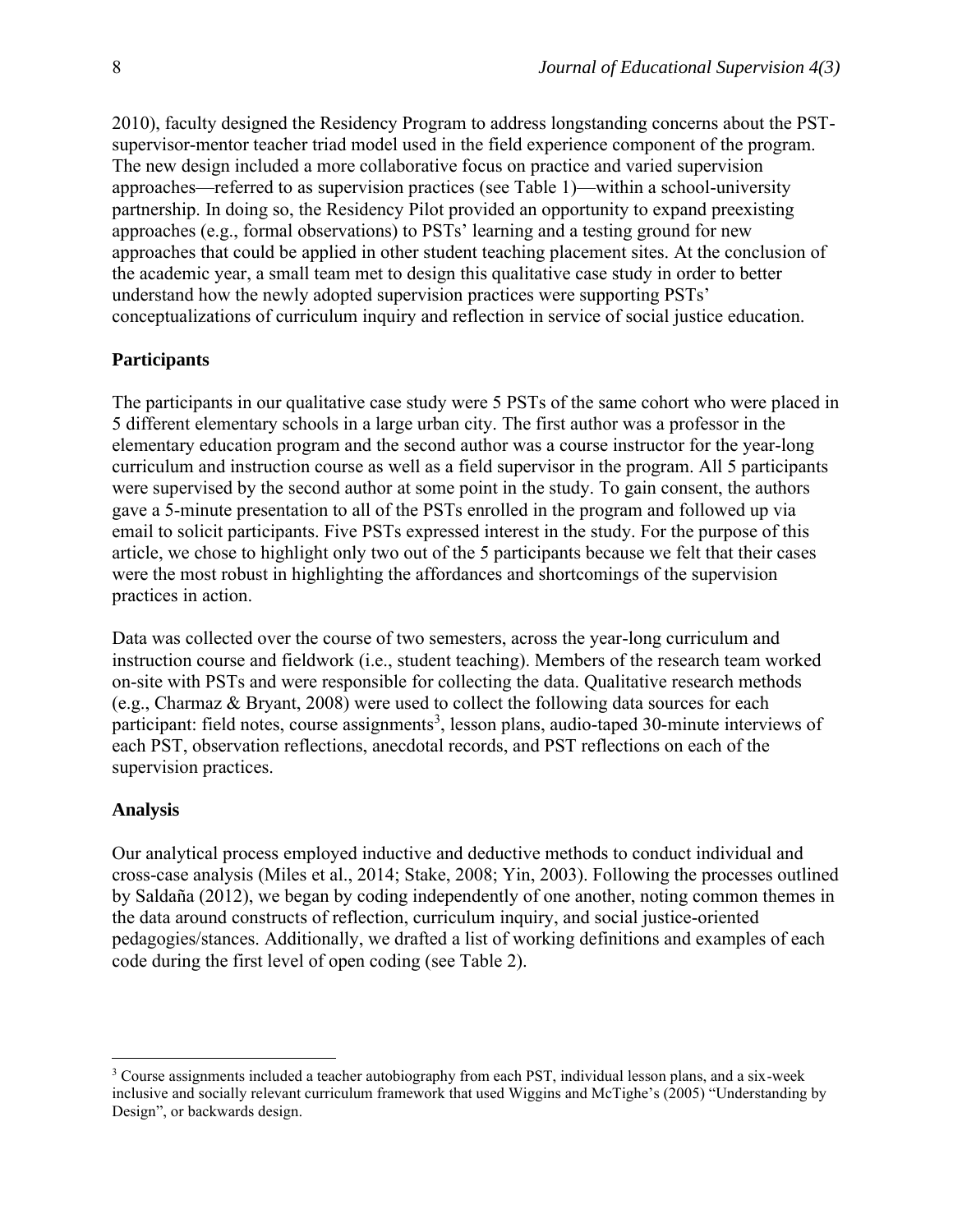| Assessment                    | Apprenticeship<br>of observation                                       | Feelings about<br>teaching          | <b>Bringing</b><br>complexity to<br>instruction | Classroom<br>management                                                |
|-------------------------------|------------------------------------------------------------------------|-------------------------------------|-------------------------------------------------|------------------------------------------------------------------------|
| Differentiation               | Engaging<br>students                                                   | Intersectionality/<br>Positionality | Theory/practice<br>tension                      | Professional<br>learning<br>community                                  |
| Responsiveness to<br>students | Politics of<br>teaching                                                | Lesson study                        | Perceptions<br>about students                   | Instructional<br>strategies $\&$<br>topics                             |
| Reflective stance             | Inclusivity                                                            | Teaching for<br>social justice      | Social justice                                  | Balancing<br>workload<br>between<br>student<br>teaching and<br>college |
| Being raced/race              | Surface level<br>understanding or<br>inclusion of<br>stance in lessons | Culturally relevant<br>pedagogy     | <b>SES</b> context                              | Relationship<br>between CT<br>and PST                                  |

# Table 2. Initial Codes

Upon completion of first level coding, we collaboratively compared and contrasted our codes and working definitions. Using analytic and reflective memos, we refined the codes and definitions until we reached consensus around 6 second-level codes (see Table 3).

# Table 3. Second Level Codes

| Social<br>Inclusivity<br>Reflective<br>Curriculum<br>Practitioner<br>Justice<br>Design $\&$<br>Stance<br>Enactment | Navigating<br>Sociopolitical<br>Context | Student<br>Teaching<br>Experience |
|--------------------------------------------------------------------------------------------------------------------|-----------------------------------------|-----------------------------------|
|--------------------------------------------------------------------------------------------------------------------|-----------------------------------------|-----------------------------------|

Next, we recoded the data to align with the second-level codes. Once our data was recoded, we conducted bi-weekly reflective meetings to refine our coded data selections and shared analytic memos to draw connections between codes and newly identified themes. The purpose of these meetings and memos was to provide coherence and support for our analysis process. To finalize our analysis, we used our shared analytic memos to write up our individual cases.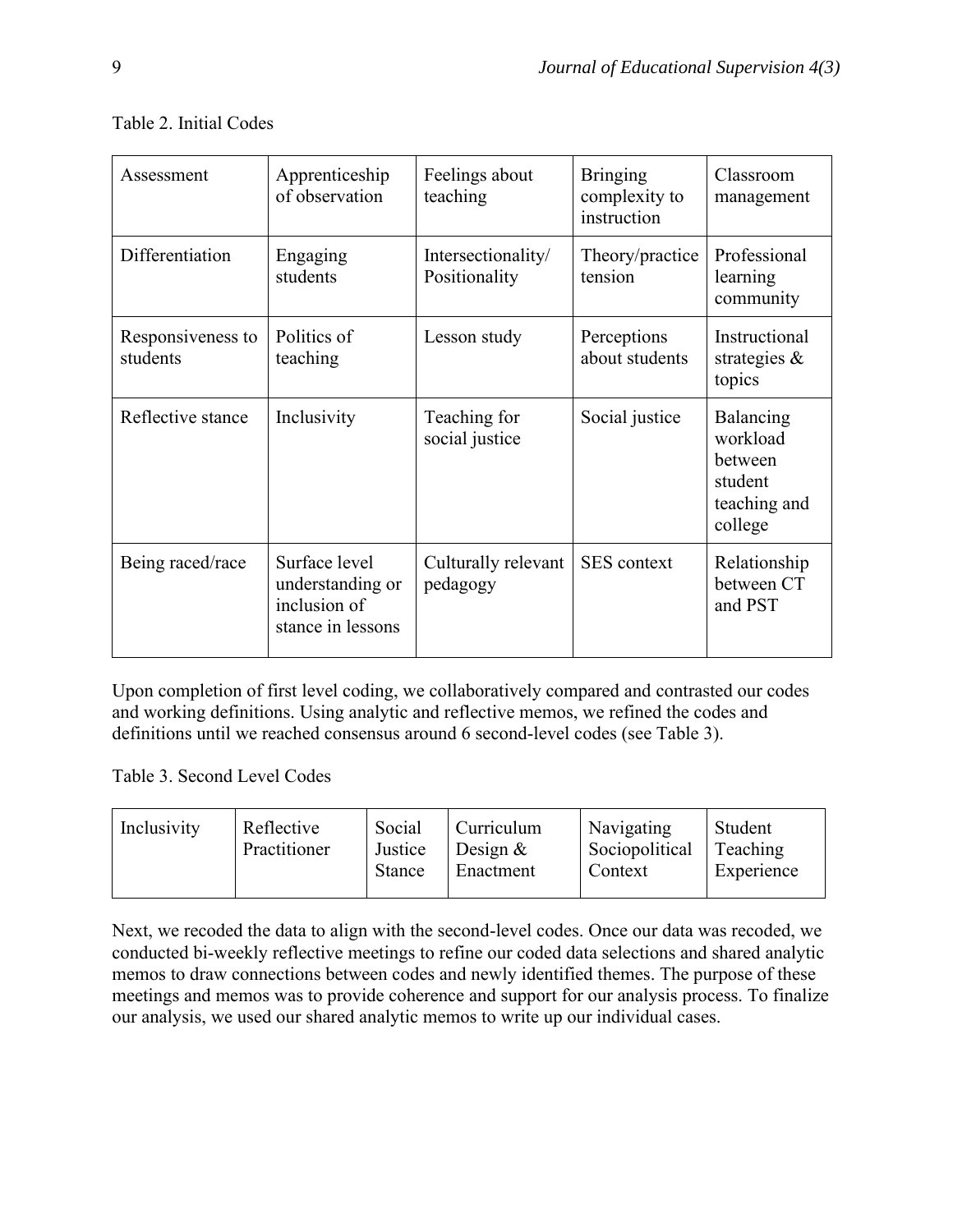# **Findings**

This study focused on how 5 supervision practices in a teacher education program shaped 2 PSTs understanding(s) of curricular inquiry, reflective practice, and social justice stances. Specifically, we provide detailed findings of what we learned from our two cases, Jayme and Alex, and then follow it with a cross-case analysis. As with any case study, our purpose is not to generalize across people or programs, but to provide an in-depth investigation of a specific phenomenon within a particular context so that teacher educators and practitioners can think about this study's implications for their own programs and students (Stake, 2008; Yin, 2003).

#### **Learning from Jayme**

"I am not a complete stranger to the lives of my students, but I also grew up in a completely different environment. I will never fully comprehend who my students are and what they have been through, but I can work toward understanding more about their culture and upbringing" – Jayme

**Background on Jayme.** Jayme entered our elementary teacher preparation program with a global perspective on education that was shaped by her international teaching experiences and travels. She self-identifies as a multiracial/Black woman with a deep commitment to equity and diversity that was shaped by her childhood experiences navigating issues of race in the Pacific Northwest. In our teacher preparation program, Jayme demonstrated a sincere commitment to culturally responsive and inclusive pedagogies that centered issues of race. She contributed thoughtfully to class discussions about race, equity, and diversity and decided to focus on "the social construction of race" for her final curriculum design project. She also recognized that while she may share some racial or cultural affiliations with some of her students, she cannot take for granted that she will have insider knowledge about their lived experiences and how those connect to their learning. Throughout the program Jayme expressed commitment to understanding who her students are in the world to make sure that her pedagogy supports their growth as cultural beings. Her statement at the beginning of this section serves as a reminder that knowing one's students is a necessary process for learning how to teach them.

During the program, Jayme had a successful student teaching experience. She was placed in a fifth-grade classroom in an under-resourced area of the city working with students whose families come from various countries in West Africa, Ecuador, Dominican Republic, Saudi Arabia, and other communities with predominantly Black or Brown people. In a series of course assignments, Jayme reflected on what she learned about teaching from her experience in this classroom.

**Introduction to supervision practices.** Jayme was introduced to the concept of supervision practices in the year-long curriculum and instruction course. Although these practices were incorporated in the two semesters of her student teaching placement and were supported by her supervisor, during a final interview Jayme shared that she was not always sure she could name the five supervision practices. However, once Jayme was reminded of the framework, she quickly recalled them. When asked to name a supervisory practice that was helpful to her becoming an inclusive social justice educator, Jayme speculated that Lesson Study helped her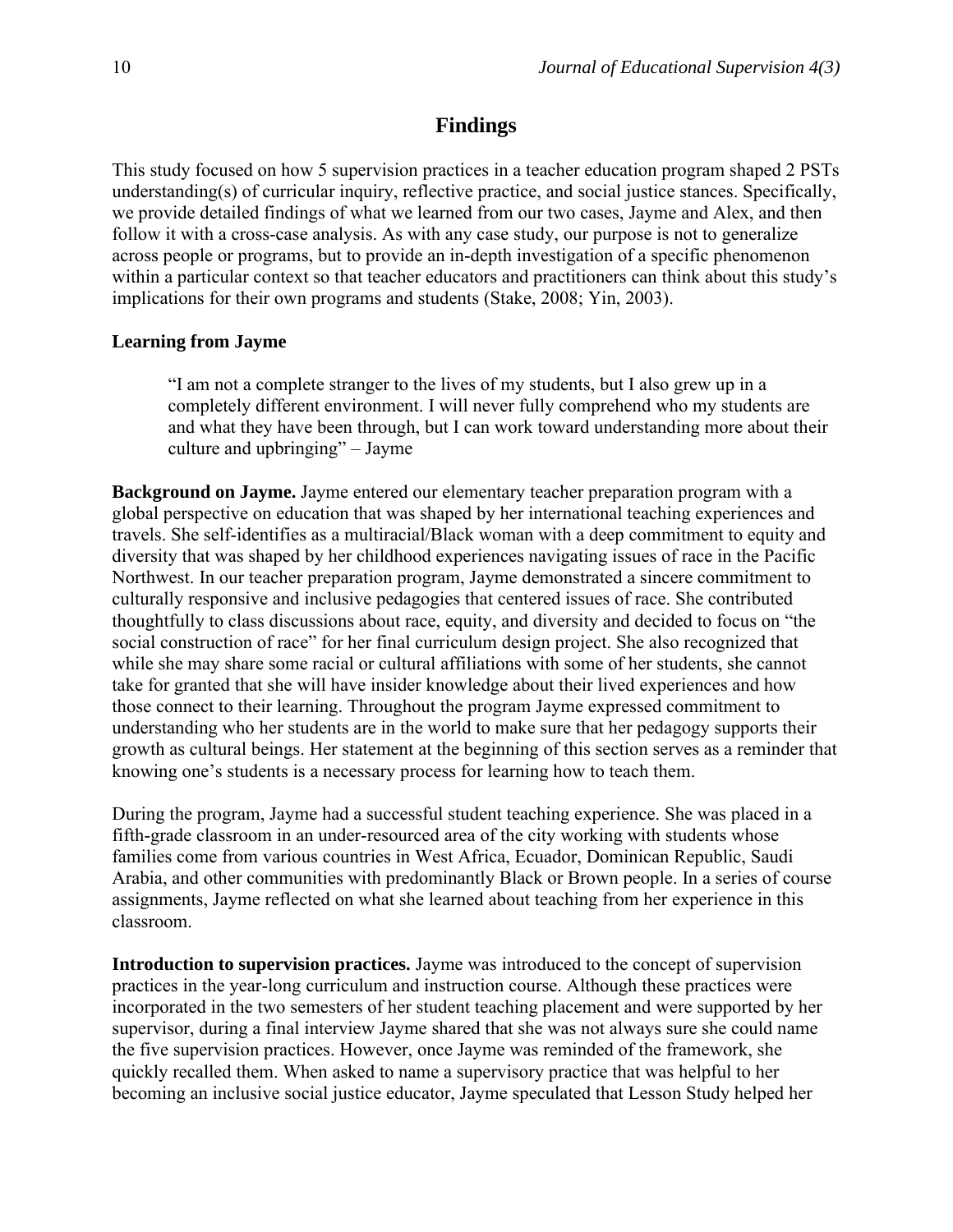and her classmates, particularly with lesson planning. In what follows, we examine how Jayme made sense of the supervision practices as she learned to become a more inclusive social justice educator.

**Curricular inquiry***.* Three frameworks that informed how Jayme conceptualized curriculum design were social justice education, disability studies, and culturally responsive teaching. In lesson plan narratives, Jayme highlighted how she relied on a disabilities framework when developing a lesson for Bell's (2014) *El Deafo*. In her reflection she wrote:

I feel that it is important for students to critically think about difference, what the term means, and to talk about how difference and disability can be seen positively (as a superpower) with examples from Cece's transformation into *El Deafo* and her adventures. My goal is to have students explore the idea that certain aspects of ourselves (that vary from others) can be seen as a disability, difference, or a superpower.

Jayme worked with the students in her classroom to examine their understanding of differences that were rooted in deficit ideology. Her goal was to provide a space in the curriculum for her students to reimagine how those differences could be positioned as attributes, particularly as those differences intersected with their identities as learners. Jayme's concern about her students' self-efficacy motivated her to develop lessons that could boost their confidence as learners and strengthen their peer relationships.

Jayme also drew on constructs of social justice education and culturally responsive teaching to inform how she developed curriculum. For example, in a reflection for a class assignment, Jayme argued that curriculum should explore issues of race and equity to help students make sense of issues of power in society. Across class discussions, in her coursework, and pedagogy, Jayme highlighted how knowing her students as cultural beings should be the center of the curriculum.

The supervision practice that had the most influence on Jayme's understanding of curriculum was Lesson Study. During her interview she shared:

Lesson Study was really helpful. The opportunity to engage with my peers to design a lesson was one of the best parts of Lesson Study. It was a really good experience to coplan a lesson with other student teachers. In fact, I actually would have liked to plan more lessons with my group, maybe even like plan multiple lessons all trying to achieve the same objective, or related objectives, because I think the Lesson Study process made me better at designing curriculum.

For Jayme, the collaborative aspect of Lesson Study—getting together with her peers at her school site to plan, teach, and redesign a lesson— allowed her to bolster her curricular inquiry stance. Particularly noteworthy was that Jayme wished she had engaged more with Lesson Study throughout the program as she felt it made her a "better" curriculum designer.

**Reflective practitioner.** During our interview, Jayme also shared that her experiences as a teacher in Korea informed her decision to apply to our teacher education program. She recalled that when she was teaching abroad, most of the students with "special needs or limited abilities"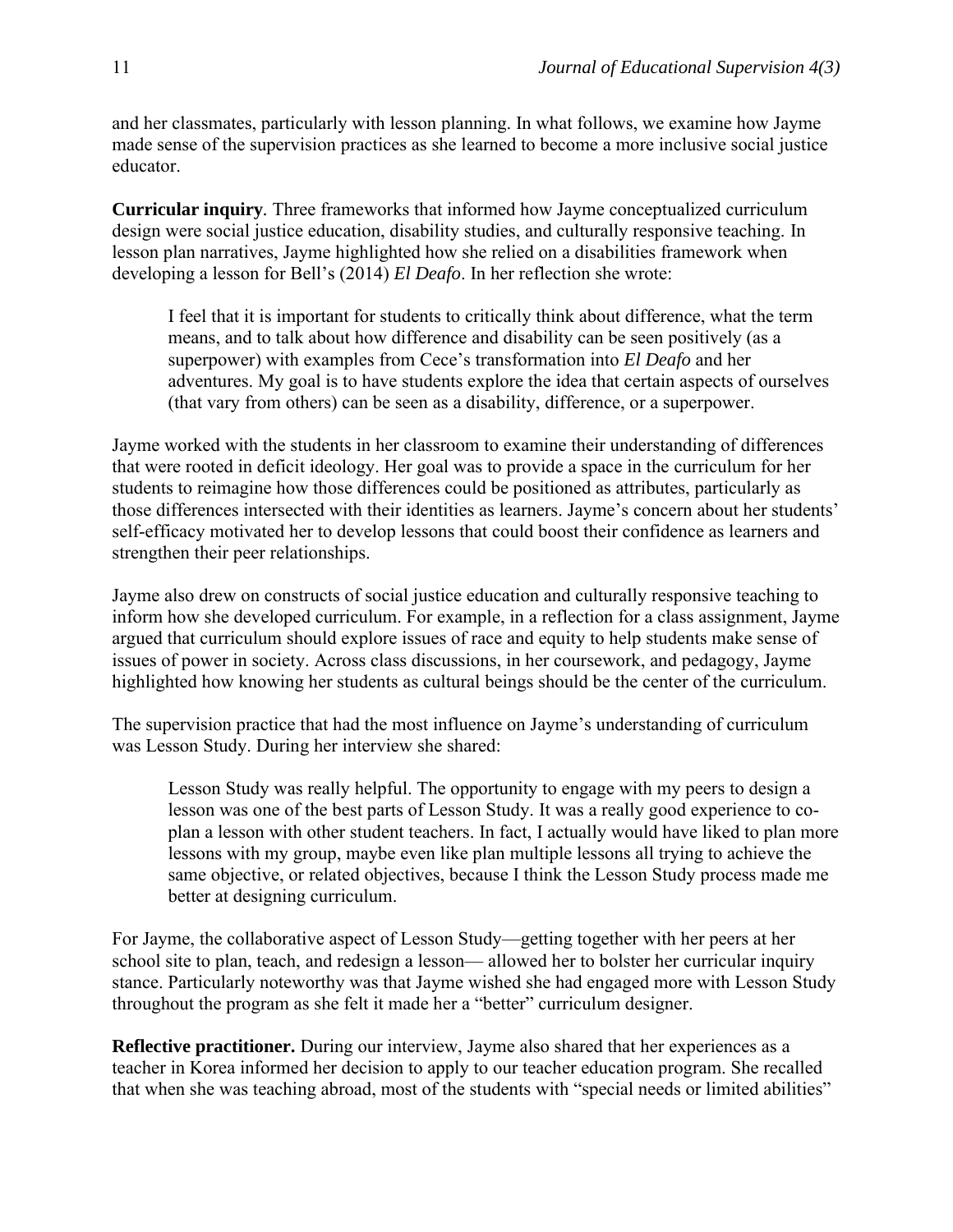were ignored by their teachers. Jayme found this frustrating and whenever she would mention it, the other teachers would say, "Oh, let them just do whatever". But Jayme felt that because they were students in her class, she wanted to learn how to meet their academic needs. Thus, she applied to our program to learn how to teach with an inclusive philosophy. After two semesters in the program, she said that the focus on inclusivity "helped me realize how I could become a more inclusive teacher in terms of analyzing myself, understanding the principles, and what I believe in as a teacher." This focus in the program was evident in the curation of course readings, field placements, and course assignments. Jayme could trace the discourse about inclusivity as a framework for developing curriculum and pedagogy throughout her program, but was unclear where the idea of inclusivity and supervision practices intersected.

As a student in the program, Jayme learned to reflect and analyze her teaching and consider how her ideas about culture, ability, teaching, and learning were impacting the ways she designed her lessons and interacted with her students. Reflection was a key theme across her assignments and artifacts related to this study. In our final interview, she stated that "having the time to analyze ourselves, and then our teaching practices was really helpful." Jayme also shared that if she were required to reflect on her own without prompts embedded in course assignments or supervision practices, she:

probably would have only reflected on my teaching in terms of curriculum like, how did I teach this math lesson? Did the students get the concepts or not? I don't think I would have thought about the need to individualize my lessons for the students [sic].

Jayme believed that reflection on how to meet the needs of her students as individual learners was more important than just focusing on the objectives of the curriculum. An example of her reflective stance about classroom presence is evident in a class assignment. She wrote, "I can confidently say that I have spent almost every day of this semester as a student teacher trying to work out how to properly communicate with my students while maintaining my presence as an authoritative figure/constructive facilitator in the classroom." Jayme identified communication with students from so many different cultures as an area of growth that she wanted to work on during student teaching. Many of her students were from backgrounds where adults are seen as the sole authority figure and children have little input about what happens in their daily lives. Jayme found herself trying to balance creating a learning space that offered opportunities for students to share power about curriculum decisions, while maintaining her role as an authority figure in the space.

Jayme identified reflection as an important part of her development as an educator and provided additional examples of how reflection—particularly during the supervision practices of video and guided observations—supported her ability to be thoughtful about curriculum design, develop relationships with students, understand how culture and politics informed her stance as a teacher, and foreground the needs of her students and their community in her pedagogy. During her interview, Jayme explained:

Seeing myself on video doing a lesson was helpful for my teaching practice. It was beneficial to see my body language during the lesson, the way I speak to the students, who I include and even exclude, my management style, and even how I went about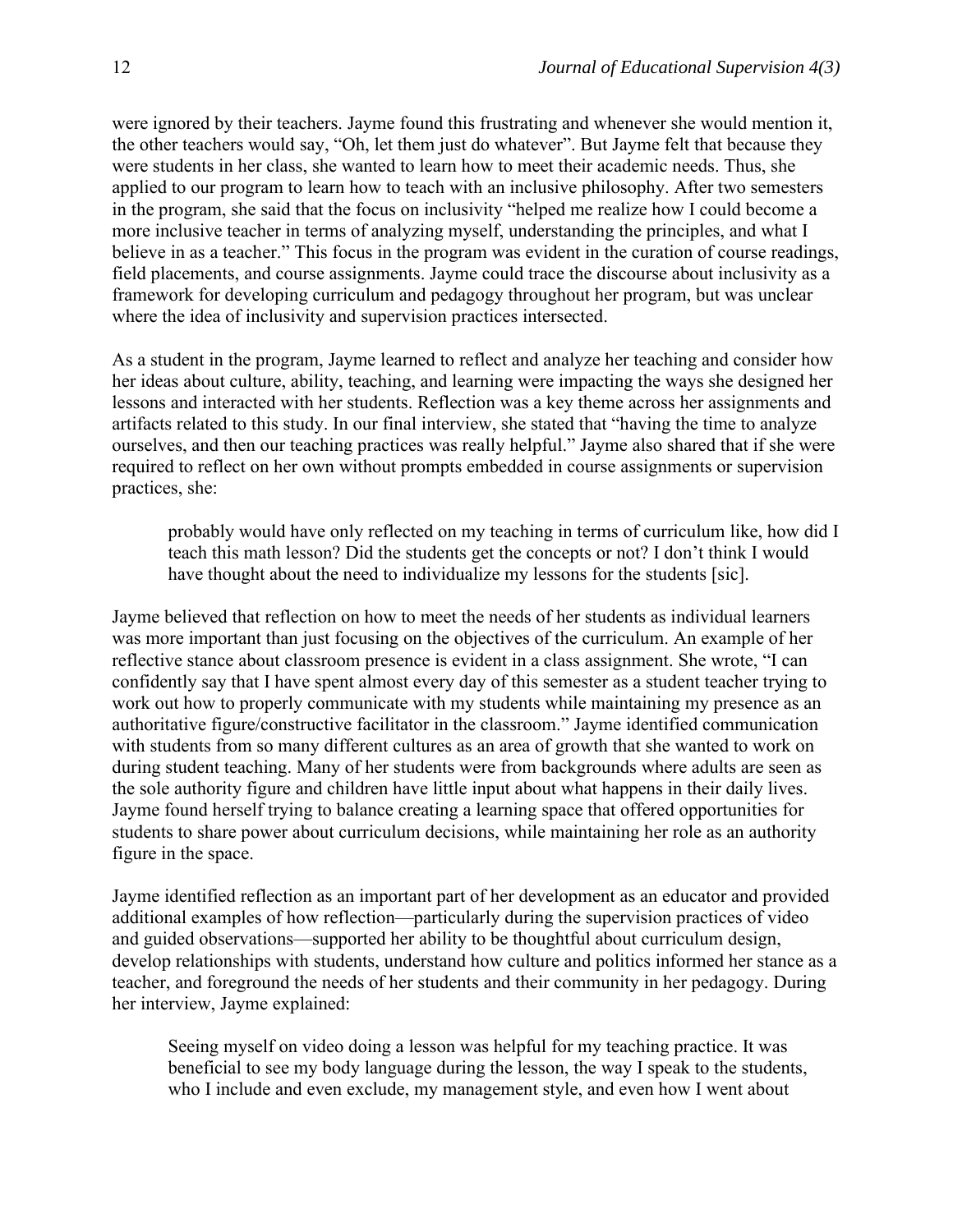teaching the content during that specific lesson. Video observations really helped me to be more reflective because I got to see myself in action and notice things that I probably didn't notice while I was teaching the actual lesson.

While video observations allowed Jayme with one way to hone her reflection skills, guided observations were also deemed helpful, so much so that it was named as a practice that Jayme intends to regularly use in the future. During her interview, Jayme stated:

Doing guided observations with my supervisor or a peer is a practice that I will definitely remember and use in the future. It deepened my observation and reflection skills by extending beyond what I see in my own practice through my video observations and also helped me to think about what sort of teacher moves can help, for example, elicit student participation and engagement.

Although opportunities for reflection were ample throughout the program $4$ , the supervision practices of video and guided observations seemed to assist Jayme in further bolstering her reflective practitioner stance.

**Social justice pedagogy***.* Jayme entered the program with a social justice stance that focused on examining race and inequity. During the program, she realized that diversity of opinion and social identity impacted her teacher education. Her stance as a social justice educator was rooted in naming and disrupting systems of oppression, including ones that permeated her teacher education program. For example, Jayme shared that while the program espoused a belief in diversity, the faculty did not reflect that commitment. During her interview, she elaborated on this point and offered the observation below:

I think there is a lack of diversity amongst the professors. I'm not saying that they're not doing a great job. I think they're doing a really good job in everything that they're putting into the lessons. The curriculum is very thoughtful and it's thought-provoking, but I feel like we could be challenged more. And in order to do that, you need to have people with more diverse backgrounds in there. You need missing voices in there.

In Jayme's opinion, the anti-racist, social justice, inclusive stance of the program would have been stronger if faculty from marginalized groups were part of shaping the design and curriculum of the program. She felt her experience as a student would have been more robust and that she would have learned more about how to navigate issues of racism and equity if she had access to faculty from different racial/ethnic backgrounds. Jayme referenced her course readings and student teaching experience in a diverse classroom as having influence on how she approached social justice education. However, she did not identify any supervision practices as

<sup>4</sup> Opportunities for reflection occurred at multiple points throughout the program. Not only was reflection embedded across many of the supervision practices (written and/or oral reflections were required after guided observations, video debriefs/observations, and formal observations; PSTs often used ILCs to reflect on their own experiences/practices), but reflection was frequently required in many of the written assignments of the year long course that accompanied student teaching. These include "Child Study", "Final Curriculum Unit", and "Educational Autobiography", among others.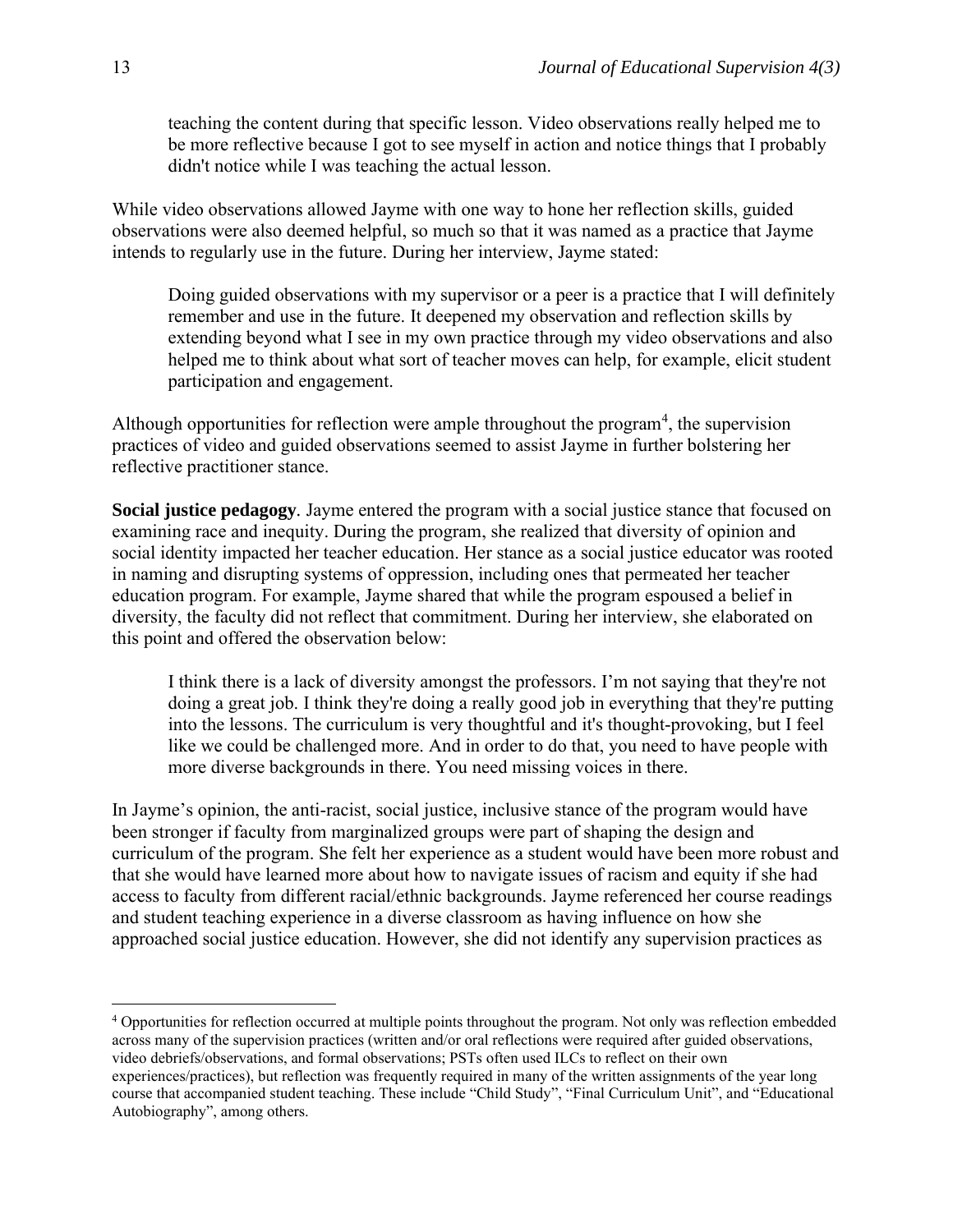having an impact on how she conceptualized social justice or enacted those principles in the classroom.

## **Learning from Alex**

"I want to respond the *same* to all my students." –Alex

**Background on Alex.** Alex self-identifies as a white, upper middle-class, able-bodied, cisgender woman. Her desire to become a teacher, along with her conceptualizations of social justice, stemmed largely from watching her developmentally delayed older brother struggle in a selfcontained special education classroom. In her teacher autobiography, Alex explained that her brother's schooling experience "severely limited his educational opportunities" and motivated her to try and become the type of teacher who would "respond the *same* to all my students" in order to make sure their academic and socioemotional needs were met. In many ways, Alex brought a sense of advocacy and desire to know her students into our teacher education program.

**Introduction to supervision practices***.* Despite being introduced to the supervision practices at the beginning of the program's curriculum and instruction course and engaging with them multiple times over two semesters, Alex—like Jayme—had difficulty describing how the practices shaped her social justice stance. In fact, during our final interview, Alex seemed confused by the question and asked, "What are the supervisory practices again?" Although she quickly remembered the practices when prompted, Alex credits other facets of the teacher education program (e.g., course readings and class assignments) with helping her develop her social justice stance. However, after the practices were named, she articulated how both guided observations and Lesson Study enriched her reflective practitioner and curricular inquiry stance.

**Reflective practitioner***.* As mentioned earlier, opportunities to engage in reflection occurred across multiple points in the teacher education program. However, some of the supervision practices gave Alex the space and time to consider the positive benefits of reflection. As she moved through the program, Alex began to view reflective practice as a recursive process of inquiry and awareness. During her interview, she highlighted how two supervision practices in particular, guided observations and Lesson Study, contributed to her development as a reflective practitioner. Alex shared:

While I think the program has pushed us to reflect on how to do just about everything, guided observations were really helpful. With the help and support of my supervisor, I was able to watch as my CT led a mini lesson and name all the positive things that my CT was doing. It helped me to reflect on my own practice and helped me became more aware of my own pacing of my mini lessons and made me realize I need to include more student-directed talk.

In addition, the peer observations necessitated by Lesson Study crystallized for Alex the significance that reflection can have in improving one's teaching practice. In a debrief with her supervisor (Author 2), Alex reiterated how "just observing a different classroom teaches you so much; I've gotten so many ideas just from being in someone else's classroom for 30 minutes." In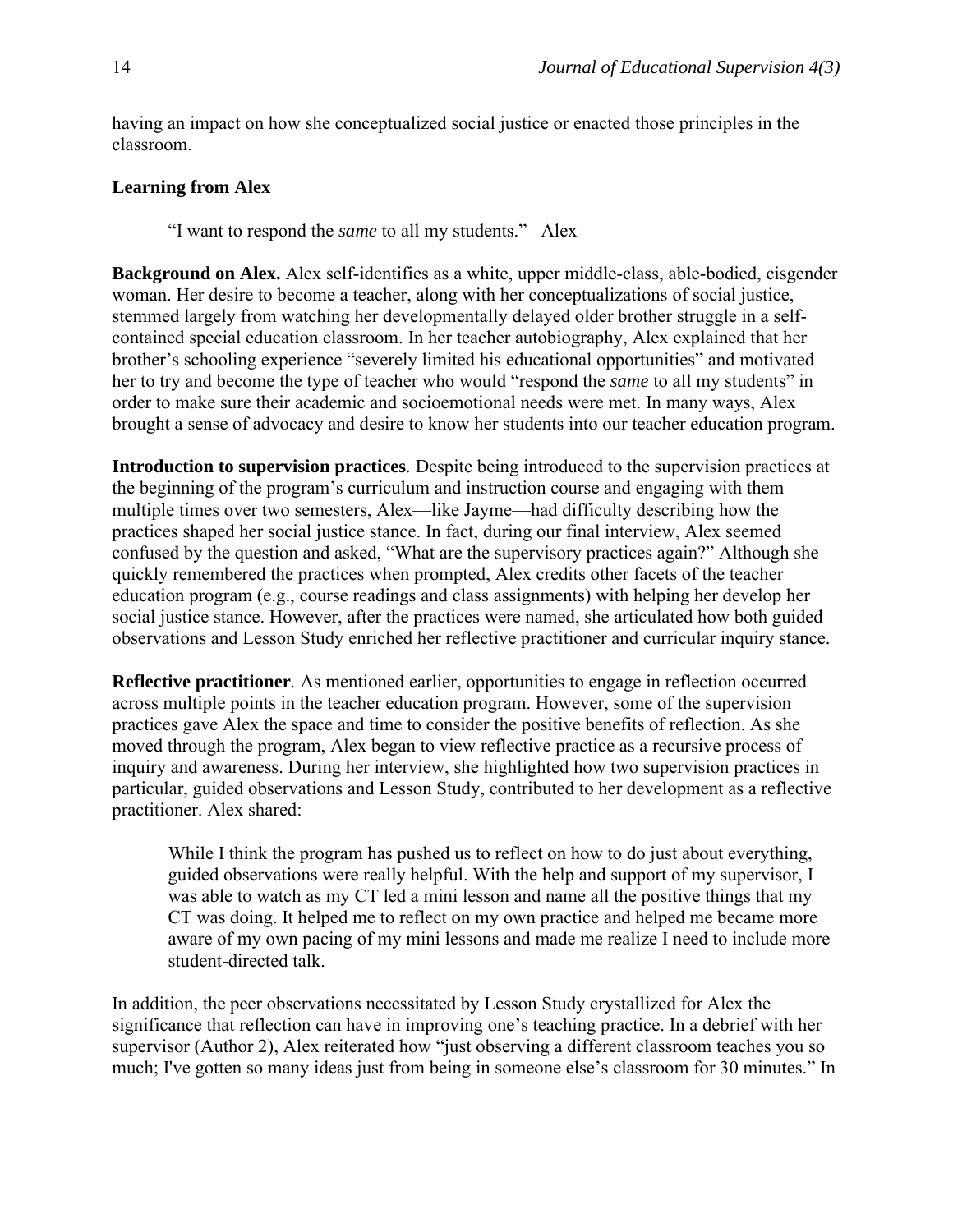fact, opportunities for reflection, observation, and collaboration become so valuable for Alex that she even committed them to future professional development goals:

I think that the observations and reflections from Lesson Study are things I want to carry with me. And I think it's easier said than done, especially with the craziness of life. But I want to keep Lesson Study with me and have it become a goal once a month or once every two months, to find some time to observe another teacher in the school and reflect on what I'm learning.

For Alex, reflection serves a functional tool for improvement that has the potential to expand and enrich her own teaching practice.

**Curricular inquiry***.* Perhaps largely informed by the bittersweet memories of her older brother, notions of normalcy, difference, and inclusion were driving forces behind Alex's curricular design stance. This became clear in one of Alex's course assignments. As part of a culminating assignment which required PSTs to design a six-week unit, Alex created a set of learning experiences on the American Revolution that differed from the more traditional who/what/where/when units that elementary students typically experience. Alex's unit, grounded in a Disabilities Studies framework, was designed to push her fourth graders to think critically about who was included and excluded in the "fight for freedom", as well as think about the "ramifications this has for the political decisions being made in the country today." Although the unit did highlight how people of color and women were often excluded from the master American Revolution narrative, the unit remained largely color-blind, a notion we will return to in the next section.

In addition to the creation of a six-week unit, Alex's notions of curricular inquiry, and her own self-assurance as a "curriculum maker" (Alex, interview), were also strengthened through Lesson Study. According to Alex:

Lesson Study really helped me gain confidence in designing curriculum. Working with fellow student teachers, discussing what went well, what could have been done differently, and making adjustments and improvements really helped me to think about how to design curriculum. I thought it was helpful to work with the other student teachers on the lesson plan because it was eye-opening to see what ideas other people have for how they go about designing and thinking about a lesson, and I think it was a good collaborative experience that made me better at designing curriculum.

Lesson Study's inquiry cycle of collaboratively planning, teaching, observing, and revising a lesson, gave Alex the tools to not only design "effective curricula in which all learners have access to core content" (Program's Conceptual Framework), but also helped boost her confidence in viewing herself as competent curriculum designer.

**Social justice pedagogy***.* Alex's social justice stance encompassed an activist component that often involved pushing her students to identify, question, and challenge what she termed "injustices." As explained in the "Curriculum Cover Letter" that accompanied her six-week unit on the American Revolution, one of unit's main takeaways was to "help students understand that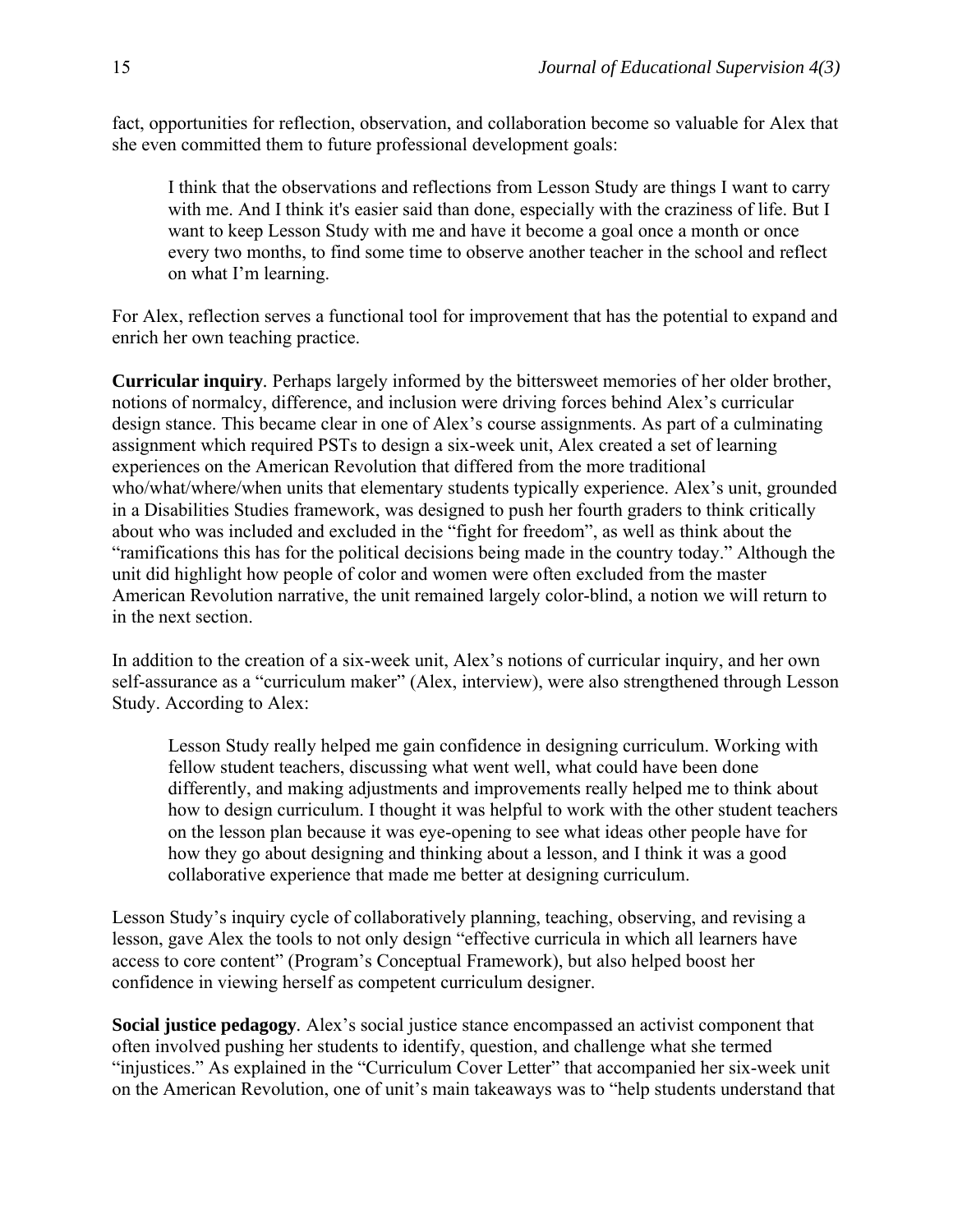the norm is socially constructed and that we, as a society, can change the way it is constructed to make sure every individual is included in society." However, like the statement at the opening of this section— "I want to respond the *same* to all my students" –this "norm" was implicitly centered around able and dis-abled bodies. Alex and her unit were largely devoid of other markers of difference such as race, gender, sexuality, religious identities, or the intersections between them.

As such, Alex's social justice stance revolved primarily around equality, or providing students with the *same* opportunity. Absent were notions of equity, or focusing on giving students what they need and considering how institutions and social practices systematically produce such inequities in the first place. As seen in her educational autobiography, Alex eagerly wondered what skills might help her "treat each student as an equally valuable part of the classroom, regardless of whatever abilities or disabilities they may have." While course assignments and theoretical frameworks such as Disability Studies helped to sharpen Alex's understandings of social justice pedagogies, none of the supervision practices were ever mentioned, leaving us to wonder about the role they played in shaping PSTs' social justice stance.

## **Cross-Case Analysis**

In agreement with the extant literature (e.g., Yost et al., 2000), supervision practices with reflective components were a significant force in participants' learning opportunities during student teaching. According to both participants, video debriefs/observations, Lesson Study (Fernandez, 2002; Fernandez & Yoshida, 2012), and guided observations were instrumental in helping them deeply reflect on their teaching practice, particularly in regards to how continuous reflection and curricular knowledge are crucial for facilitating student learning. However, not all supervisory practices produced such positive outcomes. Absent from both participants' interviews and artifacts was information about the role(s) that formal observations or ILCs played in helping them develop a reflective stance as a curriculum designer focused on social justice pedagogy.

In this section, we return to our research questions to summarize what the data revealed about the function of the supervision practices used in this study.

#### **In what ways are PSTs making meaning of curricular inquiry?**

Both participants relied on practical and conceptual tools provided by the teacher education program to make meaning of curricular inquiry. Although Jayme and Alex gained valuable insight into how to design lessons from Lesson Study (Fernandez, 2002; Fernandez & Yoshida, 2012) and guided observations, neither identified those practices as supporting their understating of curricular inquiry in service of social justice teaching.

#### **In what ways are PSTs making meaning of reflective practice?**

The program conceptualizes reflective practice as a recursive process of learning and inquiry and as a means to critically consider the political and social contexts that frame one's teaching. Opportunities for reflective practice were an integral component of program courses and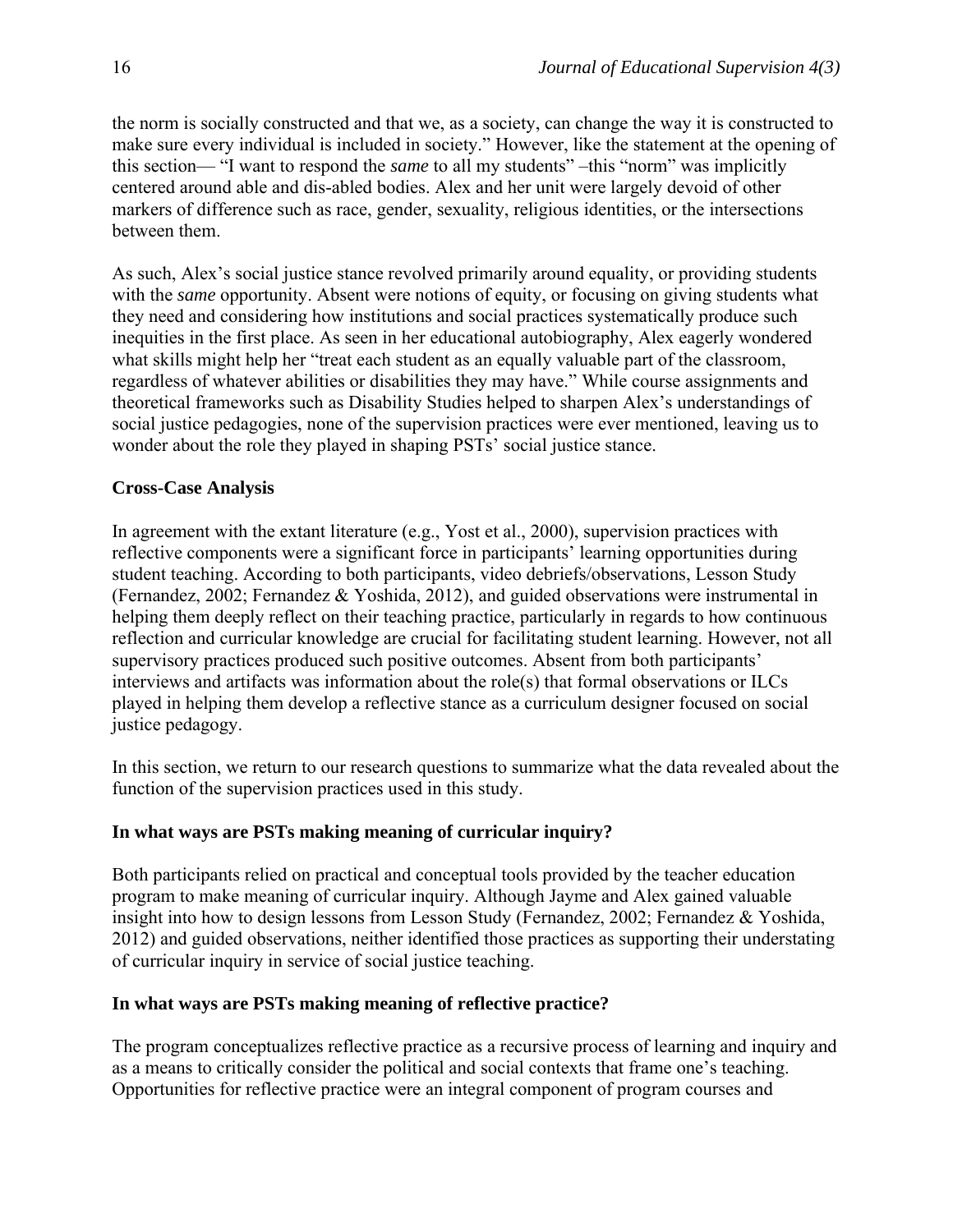assignments. The supervision practices were designed to mirror and support this engagement; thus, each practice had a reflective element that provided space for the participants to reflect upon and critically evaluate their experience(s). Both Jayme and Alex identified this element as valuable to their learning and shared multiple examples of how reflection—particularly those embedded in Lesson Study, guided observations, and video observations/debriefs—supported their growth as culturally responsive educators committed to exploring issues of equity with their students.

#### **In what ways are PSTs understanding social justice pedagogy?**

The mission of our teacher education program is to foster a social justice stance among PSTs. Across both cases, the data reveal that the supervision practices did not support the participants' understanding of social justice pedagogy. Jayme entered the program with a more sophisticated notion of equity and justice rooted in race, class, ability, and language, and her pedagogy throughout the program reflected this understanding. Alex, on the other hand, entered the program with the notion that equity and justice were tied to ability and making sure all students were treated the same. Although Alex began to question the constructs of normalcy and justice, the supervision practices did not expand her understanding to take up other marginalized identities.

### **Discussion & Implications**

Teacher education faculty are constantly redesigning their certification programs to address longstanding concerns about PSTs' content knowledge, supervision, and the traditional PST/mentor teacher/university supervisor triad model often used in the field experience of a program (Anderson & Stillman, 2013; Grossman et al., 2009). Our study builds on this work and includes a more collaborative focus on practice and varied supervision approaches within a school-university partnership. In doing so, this study provided an opportunity to expand on the more traditional, pre-existing approaches (e.g., formal observations), and allowed us to see how additional supervision practices such as video debriefs/observations, guided observations, Lesson Study (Fernandez, 2002; Fernandez & Yoshida, 2012), and ILCs allowed PSTs to hone and deepen their stances regarding reflective practice, curricular inquiry, and social justice pedagogies.

Among the collected data, there was a deleterious absence of talk and textual artifacts around teaching for social justice, equity, and/or inclusivity. This led us to wonder whether or not PSTs were seeing the connections between the supervisory practices and how such practices are intended to cultivate beginners' commitments to equity and teaching for social justice. Since both participants articulated how Lesson Study (Fernandez, 2002; Fernandez & Yoshida, 2012), guided observation, and video observations/debriefs helped them to further develop their reflective stance(s) and/or build a robust repertoire of curriculum design principles, the lack of connection(s) to notions of equity and social justice is significant. At the conclusion of the study, we discussed implications for future research in this area to determine which (if any) supervisory practices are capable of helping PSTs foster notions of equity and inclusivity and the ways in which teacher educators might facilitate these connections.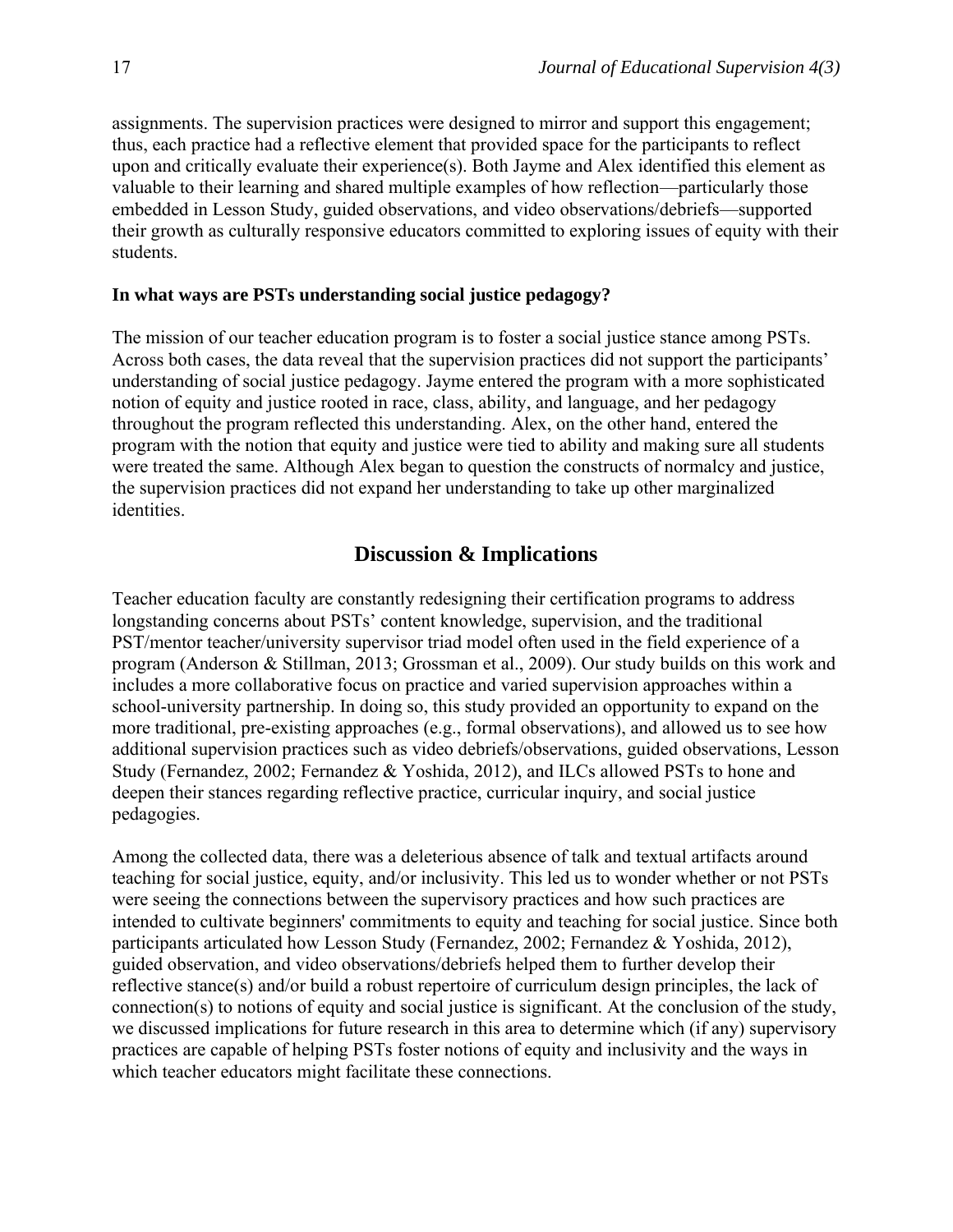Given our small number of participants, our findings are not meant to be universal, but to explore in-depth a phenomenon within a specific context. Moving forward, we would like to explore alternative models for supervision that include the cooperating teacher's use of the supervisory practices in their work with PSTs when providing feedback on teaching demonstrations and curriculum development.

The supervisory practices in this program did not help PSTs deepen their notions of what it means to teach for social justice. This reveals the need for a clearer articulation of how the practices both adhere to our teacher education program's commitments and respond to the contextual particularities of student teaching in a large urban setting. Purposeful reflection and curricular knowledge notwithstanding, our investigation highlights how the inclusion of nontraditional, social justice-oriented approaches do not necessarily guarantee that PSTs will deepen their conceptualizations of teaching for inclusivity and social justice. This potentially worrisome finding has implications for teacher educators and teacher education programs. First, teacher educators need to consider the myriad ways in which supervision practices are taken up by PSTs, as well as *re*-frame and/or create practices that serve the intended aim. And second, teacher educators need to carefully consider the programmatic changes (e.g., courses, assignments, field placements, supervisory practices, etc.) that are needed to bolster PSTs' visions and enactments of social justice in urban public-schools.

We learned two valuable lessons from this study that we immediately translated into practice. The first lesson is that our program's commitment to social justice and equity had to extend beyond the mission listed on the program website. We revised our syllabi, course assignments, course readings, guest speakers, and reflective seminar to reflect an active anti-racist stance. Members of the core planning team also recommended that supervisors who were not instructors or part of our core planning receive workshops on anti-racism and bias during the on-boarding and subsequent meetings throughout the year. Some members of our team felt the policies and practices the program had in place for field placements did not articulate a strong stance about anti-racist teaching, nor did the policies or practices support PSTs who experienced racism in the program or in the field-placement site. As a result, the first author created a program for PSTs of color to support their teaching and mentoring into the profession.

The second lesson we learned was the need to create space for faculty, instructors, students, supervisors, and cooperating teachers to share feedback about what is working and areas for improvement without concern for retaliation. While the program has a yearly retreat for faculty and instructors, the culture of the program does not often allow for everyone to offer critiques and possible solutions during the retreat or monthly meetings. The program also creates and distributes a survey at the end of most academic years to PSTs, but most of the questions participants in this study and previous years responded to would not have addressed the issues revealed in this study. Therefore, the program would benefit from: 1) expanding the questions to specifically address racism, social justice, and equity; 2) distributing the survey to all stakeholders in the program at least twice a year; and 3) analyzing and making use of the data collected, along with new protocols for reporting experiences with racism, to inform modifications to the courses, field-placement experiences, and expectations of cooperating teachers at the beginning of each new semester.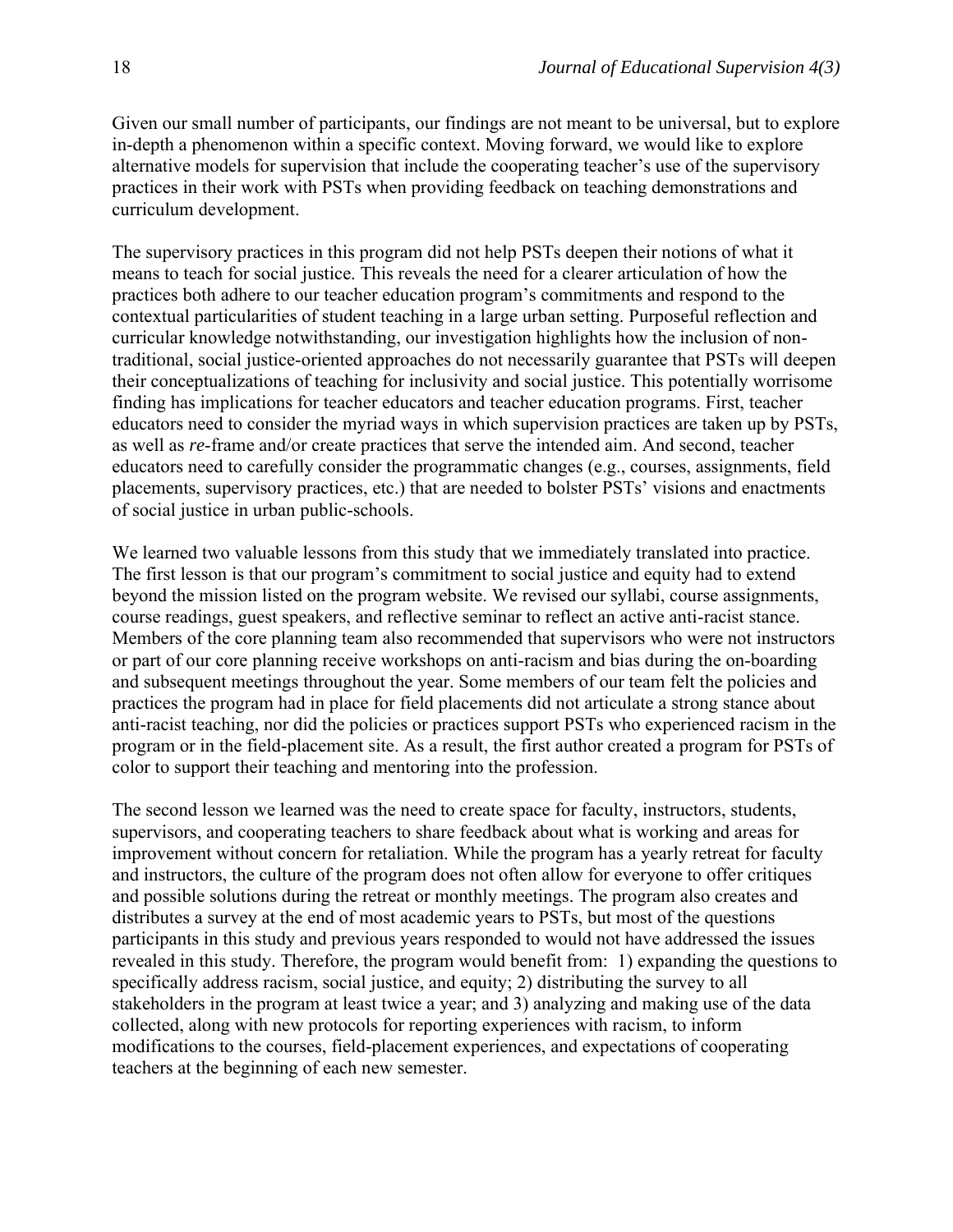Given that our field is ushering in a new generation of teachers who need experiences that will prepare them to acknowledge and engage multiple worldviews, this generation of teachers will have the privilege of working with an increasingly diverse population of students encompassing a range of racial, cultural, linguistic, gendered, and economic locations, positions, and realities (Price-Dennis & Souto-Manning, 2011; Johnson, 2016; Matias, 2013). Thus, a goal of teacher education should be to prepare educators to teach and learn in equity-oriented ways that respect and honor these divergent perspectives (Hermann-Wilmarth et al., 2017; Matias & Grosland, 2016). Our findings reveal that a critical approach to teacher education grounded in sustained conversations on equity, diversity, and successful teaching and learning in a range of environments is necessary to align theory and practice for justice-oriented curriculum development and pedagogy. Drawing on tenets of critical pedagogy as a guide provides guidance for how teacher education programs can (1) reflect on and revise curriculum and instructional practices across time and space; (2) build capacity for PSTs to work for social justice in "realtime" without the aid of a blueprint or script; (3) re-imagine models for classroom practices to take into account, build upon, and extend PSTs role as advocates; and (4) create supervision practices that promote criticality across learning environments as a means to challenge oppressive practices that cause trauma for students in school.

Preservice teachers are preparing to enter into a profession riddled with institutionalized patterns of racism, sexism, classism, and homophobia. Many of these students have never been asked to question – nor had any reason to challenge – a system that has worked for them and/or has provided them with many of the invisible privileges they enjoy on a daily basis (Picower, 2011). Teacher education programs should be engaged in conversations about critical pedagogies that are informed by theory and grounded in practice, particularly in regards to supervision. Then, they will have the time and space to develop the ideas necessary to infuse the curriculum with questions generated from a critical perspective of teaching and learning. This critical perspective will draw on the tools, experiences, and reflective dispositions of teachers/teacher educators as they examine ways to become agents of social change. Such a perspective can generate sophisticated understandings of what it means to contribute to innovative and engaging practices that support diverse learners whose racial identities are often different from their teachers.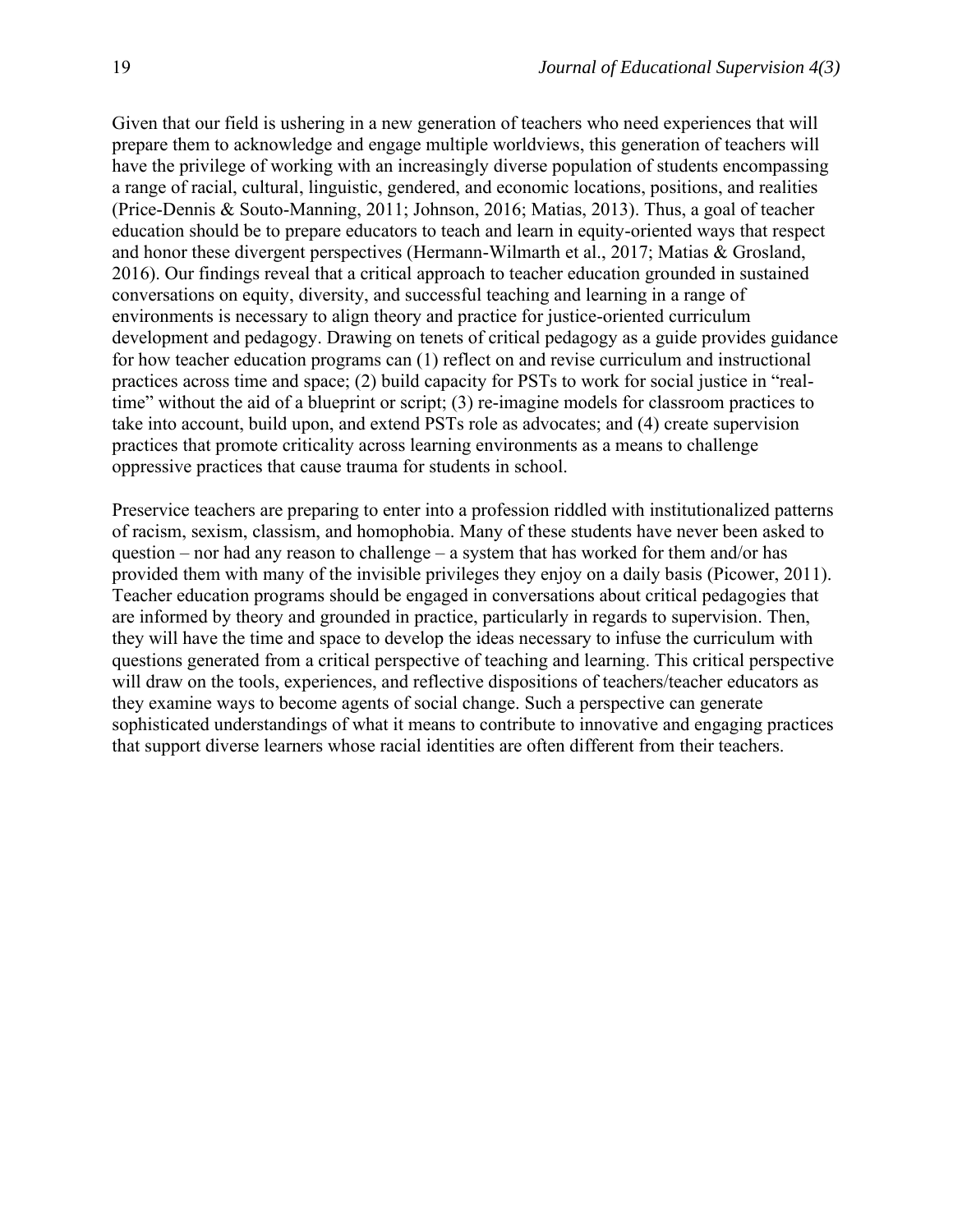## **References**

- Anderson, L., & Stillman, J. (2013). Making learning the object: Using cultural historical activity theory to analyze and organize student teaching in urban high-needs schools. *Teachers College Record*, *115*(3), 1-36.
- Ball, D. L., & Forzani, F. M. (2009). The work of teaching and the challenge for teacher education. *Journal of Teacher Education, 60*(5), 497-511.
- Bell, C. (2014). *El deafo*. Amulet Books.
- Charmaz, K., & Bryant, A. (2008). Grounded theory. In L. Given (Ed.) *The SAGE Encyclopedia of Qualitative Research Method* (pp. 374-377). Sage. <http://doi.org/10.4135/9781412963909.n189>
- Davies, L. M., Dickson, B., Rickards, F., Dinham, S., Conroy, J., & Davis, R. (2015). Teaching as a clinical profession: Translational practices in initial teacher education: an international perspective. *Journal of Education for Teaching, 41*(5), 514 - 528.
- Delpit, L., & Dowdy, J. K. (Eds.). (2008). *The skin that we speak: Thoughts on language and culture in the classroom*. The New Press.
- DuFour, R. (2007). Professional learning communities: A bandwagon, an idea worth considering, or our best hope for high levels of learning? *Middle School Journal*, *39*(1), 4-8.
- Fernandez, C. (2002). Learning from Japanese approaches to professional development: The case of lesson study. *Journal of Teacher Education*, *53*(5), 393-405.
- Fernandez, C., & Yoshida, M. (2012). *Lesson study: A Japanese approach to improving mathematics teaching and learning*. Routledge.
- Forzani, F. M. (2014). Understanding 'core practices' and 'practice-based' teacher education: Learning from the past. *Journal of Teacher Education, 65*(4), 357-368.
- Giroux, H. (1997). Rewriting the discourse of racial identity: Towards a pedagogy and politics of whiteness. *Harvard Educational Review*, *67*(2), 285-321.
- Grossman, P. (2011). Framework for teaching practice: A brief history of an idea. *Teachers*  College *Record, 113*(12), 2836-2843.
- Grossman, P., Hammerness, K., McDonald, M. (2009). Redefining teaching, re-imagining teacher education. *Teachers and Teaching: Theory and Practice, 15*(2), 273-289.
- Grossman, P., & McDonald, M. (2008). Back to the future: Directions for research in teaching and teacher education. *American Educational Research Journal, 45*(1), 184 -205.
- Hermann-Wilmarth, J. M., Lannen, R., & Ryan, C. L. (2017). Critical Literacy and Transgender Topics in an Upper Elementary Classroom: A Portrait of Possibility. *Journal of Language and Literacy Education*, *13*(1), 15-27.
- Hoffman, J.V., Mosley Wetzel, M., Maloch, B., Greeter, E., Taylor, L., DeJulio, S. & Vlach, S.K. (2015). What we can learn from studying the coaching interactions between cooperating teachers and preservice teachers around practice?: A literature review. *Teaching and Teacher Education*, *52*, 99–112.
- hooks, b. (1994). *Teaching to Transgress*. Routledge.
- Hollins, E. R. (2015). *Rethinking field experiences in preservice teacher preparation: Meeting new challenges for accountability*. Retrieved from https://ebookcentral-proquestcom.eduproxy.tc-library.org:2443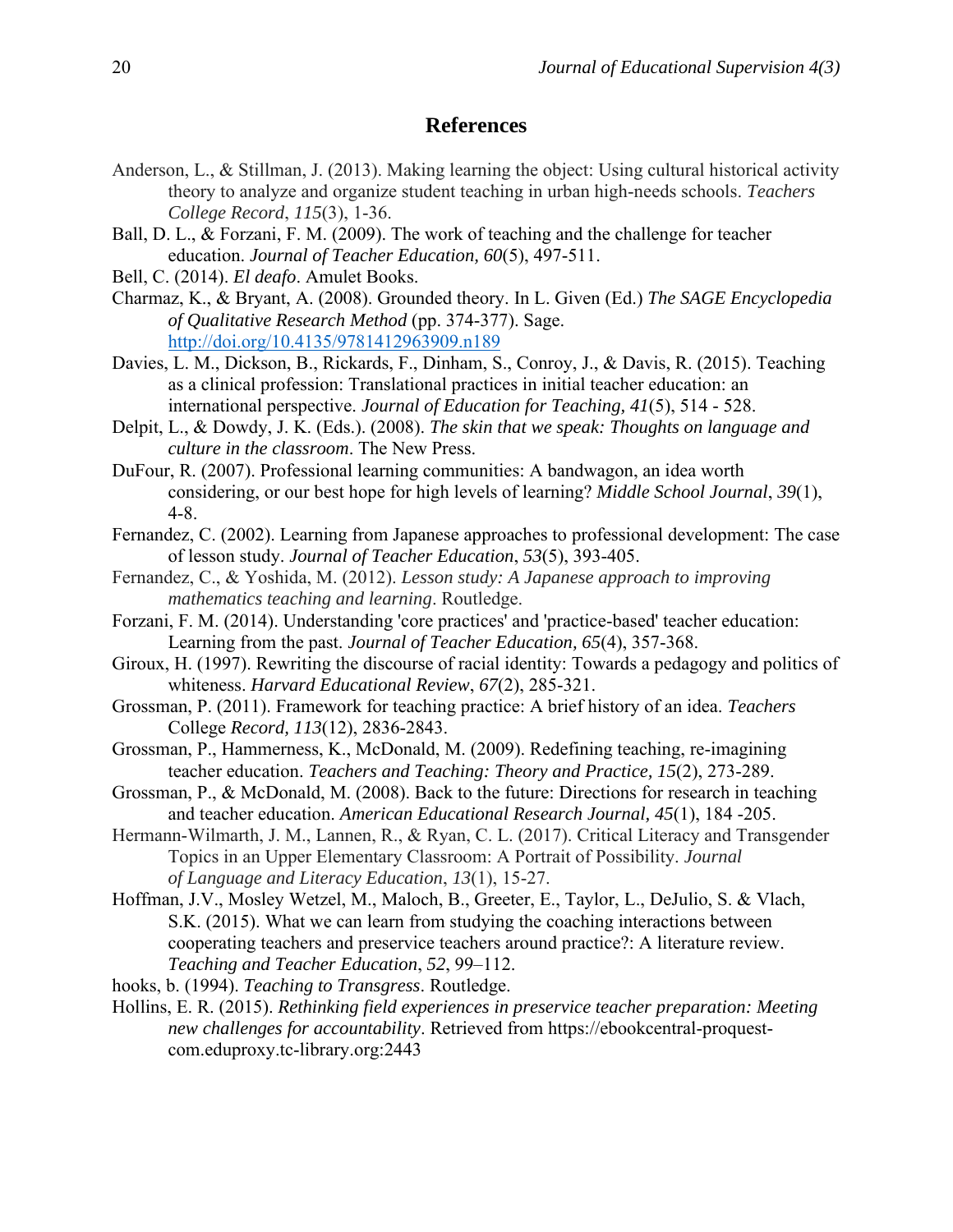- Jacobs, J., Hogarty, K., & Burns, R. W. (2017). Elementary preservice teacher field supervision: A survey of teacher education programs. *Action in Teacher Education*, 39(2), 172. doi:10.1080/01626620.2016.1248300
- Johnson, L. L. (2016). Using critical race theory to explore race-based conversations through a critical family book club. *Literacy Research: Theory, Method, and Practice, 65*(1), 300- 315.
- Kliewer, C. (1998). *Schooling children with Down syndrome: Toward an understanding of possibility*. Teachers College Press.
- Lampert, M. (2010). Improving teaching and teachers: A ''generative dance''? *Journal of* Teacher *Education, 63*(5), 361-367.
- Letts IV, W. J., Letts, W. J., Sears (Eds). (1999). *Queering elementary education: Advancing the dialogue about sexualities and schooling*. Rowman & Littlefield.
- Lipman, P. (2004). *High stakes education: Inequality, globalization, and urban school reform.* Routledge.
- Matias, C. E. (2013). Check Yo'self before You Wreck Yo'self and Our Kids: Counterstories from Culturally Responsive White Teachers?... To Culturally Responsive White Teachers!. Interdisciplinary Journal of Teaching and Learning, 3(2), 68-81.
- Matias, C. E., & Grosland, T. J. (2016). Digital storytelling as racial justice: Digital hopes for deconstructing whiteness in teacher education. *Journal of Teacher Education*, *67*(2), 152- 164.
- McDonald, M., Kazemi, E., & Kavangh, S. (2013). Core practices and pedagogies of teacher education: A call for a common language and collective activity. *Journal of Teacher Education*, 64(5), 378-386.
- Miles, M., Huberman, A., & Saldana, J. (2014). *Qualitative data analysis: A methods sourcebook*. Sage.
- National Council for Accreditation of Teacher Education. (2010). Transforming teacher education through clinical practice: A national strategy to prepare effective teachers. Author.
- North, C. E. (2008). What is all this talk about. *Teachers College Record*, *110*(6), 1182-1206.
- Picower, B. (2011). Resisting compliance: Learning to teach for social justice in a neoliberal context. *Teachers College Record*, *113*(5), 1105-1134.
- Pollock, M. (Ed.). (2008). *Everyday antiracism: Getting real about race in school*. The New Press.
- Price-Dennis, D., & Souto-Manning, M. (2011). (Re) Framing diverse pre-service classrooms as spaces for culturally relevant teaching. *The Journal of Negro Education*, 223-238.
- Saldaña, J. (2012). *The coding manual for qualitative researchers*. Sage.
- Stake*,* R. E. (2008). Qualitative case studies*.* In N. K. Denzin & Y. S. Lincoln (Eds.), *Strategies of qualitative inquiry* (pp. 119-149). Sage.
- Wiggins, G. P., & McTighe, J. (2005). *Understanding by design*. ASCD.
- Yin, R. (2003). *Case study research: Design and methods*. Sage.
- Yost, D. S., Sentner, S. M., & Forlenza-Bailey, A. (2000). An examination of the construct of critical reflection: Implications for teacher education programming in the 21<sup>st</sup> century. *Journal of Teacher Education*, *51*(1), 39-49.
- Zeichner, K. (2010). Rethinking the connections between campus courses and field experiences in college-and university-based teacher education. *Journal of Teacher Education, 61*(12), 89-99.